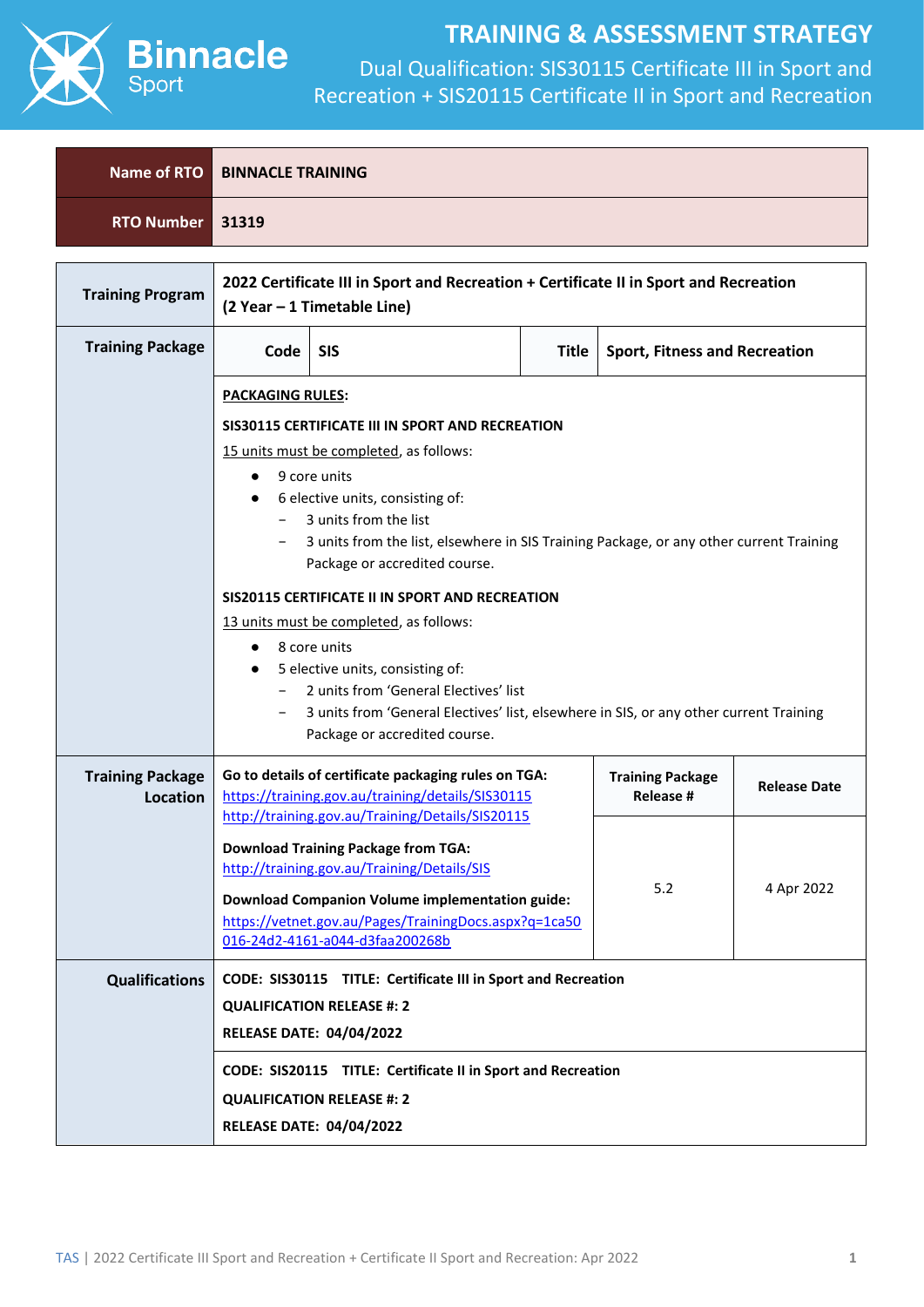

| <b>Units of</b><br>Competency | <b>UNIT CODE</b>              | UNIT TITLE                                                                                                                                                                                                                                                                                                                                                                                                                                                                                                                                                                         | SIS20115 Certificate<br>II in Sport and<br>Recreation | SIS30115 Certificate<br>III in Sport and<br><b>Recreation</b> |  |  |
|-------------------------------|-------------------------------|------------------------------------------------------------------------------------------------------------------------------------------------------------------------------------------------------------------------------------------------------------------------------------------------------------------------------------------------------------------------------------------------------------------------------------------------------------------------------------------------------------------------------------------------------------------------------------|-------------------------------------------------------|---------------------------------------------------------------|--|--|
|                               | HLTWHS001                     | Participate in workplace health and safety                                                                                                                                                                                                                                                                                                                                                                                                                                                                                                                                         | CORE                                                  | CORE                                                          |  |  |
|                               | SISXEMR001                    | Respond to emergency situations                                                                                                                                                                                                                                                                                                                                                                                                                                                                                                                                                    | CORE                                                  | <b>CORE</b>                                                   |  |  |
|                               | SISXIND001                    | Work effectively in sport, fitness and recreation<br>environments                                                                                                                                                                                                                                                                                                                                                                                                                                                                                                                  | CORE                                                  | ELECTIVE - IMPORTED                                           |  |  |
|                               | SISXIND002                    | Maintain sport, fitness and recreation industry knowledge                                                                                                                                                                                                                                                                                                                                                                                                                                                                                                                          | CORE                                                  | ELECTIVE - IMPORTED                                           |  |  |
|                               | SISXCAI002                    | Assist with activity sessions                                                                                                                                                                                                                                                                                                                                                                                                                                                                                                                                                      | CORE                                                  | ELECTIVE - IMPORTED                                           |  |  |
|                               | SISXCCS001                    | Provide quality service                                                                                                                                                                                                                                                                                                                                                                                                                                                                                                                                                            | CORE                                                  | <b>CORE</b>                                                   |  |  |
|                               | BSBWOR202                     | Organise and complete daily work activities                                                                                                                                                                                                                                                                                                                                                                                                                                                                                                                                        | CORE                                                  |                                                               |  |  |
|                               | ICTICT203                     | Operate application software packages                                                                                                                                                                                                                                                                                                                                                                                                                                                                                                                                              | <b>ELECTIVE - GENERAL</b>                             |                                                               |  |  |
|                               | BSBTEC201                     | Use business software applications                                                                                                                                                                                                                                                                                                                                                                                                                                                                                                                                                 | ELECTIVE - IMPORTED                                   |                                                               |  |  |
|                               | BSBTEC202                     | Use digital technologies to communicate in a work<br>environment                                                                                                                                                                                                                                                                                                                                                                                                                                                                                                                   | <b>ELECTIVE - IMPORTED</b>                            |                                                               |  |  |
|                               | BSBTEC203                     | Research using the internet                                                                                                                                                                                                                                                                                                                                                                                                                                                                                                                                                        | ELECTIVE - IMPORTED                                   |                                                               |  |  |
|                               | BSBSUS201                     | Participate in environmentally sustainable work practices                                                                                                                                                                                                                                                                                                                                                                                                                                                                                                                          | <b>ELECTIVE - GENERAL</b>                             |                                                               |  |  |
|                               | HLTAID011                     | Provide first aid                                                                                                                                                                                                                                                                                                                                                                                                                                                                                                                                                                  | CORE                                                  | <b>CORE</b>                                                   |  |  |
|                               | BSBWOR204                     | Use business technology                                                                                                                                                                                                                                                                                                                                                                                                                                                                                                                                                            |                                                       | ELECTIVE - GENERAL                                            |  |  |
|                               | BSBWHS303                     | Participate in WHS hazard identification, risk assessment<br>and risk control                                                                                                                                                                                                                                                                                                                                                                                                                                                                                                      |                                                       | <b>CORE</b>                                                   |  |  |
|                               | SISXCAI003                    | Conduct non-instructional sport, fitness or recreation<br>sessions                                                                                                                                                                                                                                                                                                                                                                                                                                                                                                                 |                                                       | <b>CORE</b>                                                   |  |  |
|                               | ICTWEB201                     | Use social media tools for collaboration and engagement                                                                                                                                                                                                                                                                                                                                                                                                                                                                                                                            |                                                       | <b>CORE</b>                                                   |  |  |
|                               | SISXCAI006                    | Facilitate groups                                                                                                                                                                                                                                                                                                                                                                                                                                                                                                                                                                  |                                                       | ELECTIVE - GENERAL                                            |  |  |
|                               | BSBWOR301                     | Organise personal work priorities and development                                                                                                                                                                                                                                                                                                                                                                                                                                                                                                                                  |                                                       | CORE                                                          |  |  |
|                               | BSBADM307                     | Organise schedules                                                                                                                                                                                                                                                                                                                                                                                                                                                                                                                                                                 |                                                       | ELECTIVE - GENERAL                                            |  |  |
|                               | SISXCAI004                    | Plan and conduct programs                                                                                                                                                                                                                                                                                                                                                                                                                                                                                                                                                          |                                                       | <b>CORE</b>                                                   |  |  |
|                               |                               | <b>OPTIONAL TERM 7 ADD-ON</b>                                                                                                                                                                                                                                                                                                                                                                                                                                                                                                                                                      |                                                       |                                                               |  |  |
|                               | SISSSCO001                    | Conduct sport coaching sessions with foundation level<br>participants                                                                                                                                                                                                                                                                                                                                                                                                                                                                                                              |                                                       |                                                               |  |  |
|                               | BSBPEF302                     | Develop self-awareness                                                                                                                                                                                                                                                                                                                                                                                                                                                                                                                                                             |                                                       |                                                               |  |  |
|                               |                               | NOTE: The 'Term 7 Add-On' contains two units of competency (as new learning) and will be combined with the two<br>first aid units (HLTAID009 and HLTAID010) that are nested within the Binnacle HLTAID011 Provide First Aid course.<br>These four units will be reported to the qualification: SIS30321 Certificate III in Fitness (partial completion only) to be<br>eligible for an additional 2 QCE credits (with a maximum of 8 QCE credits from the same training package contributing<br>to a QCE). Please contact Binnacle Training if you wish to explore further options. |                                                       |                                                               |  |  |
|                               | <b>NESTED FIRST AID UNITS</b> |                                                                                                                                                                                                                                                                                                                                                                                                                                                                                                                                                                                    |                                                       |                                                               |  |  |
|                               | HLTAID009                     | Provide cardiopulmonary resuscitation                                                                                                                                                                                                                                                                                                                                                                                                                                                                                                                                              |                                                       |                                                               |  |  |
|                               | HLTAID010                     | Provide basic emergency life support                                                                                                                                                                                                                                                                                                                                                                                                                                                                                                                                               |                                                       |                                                               |  |  |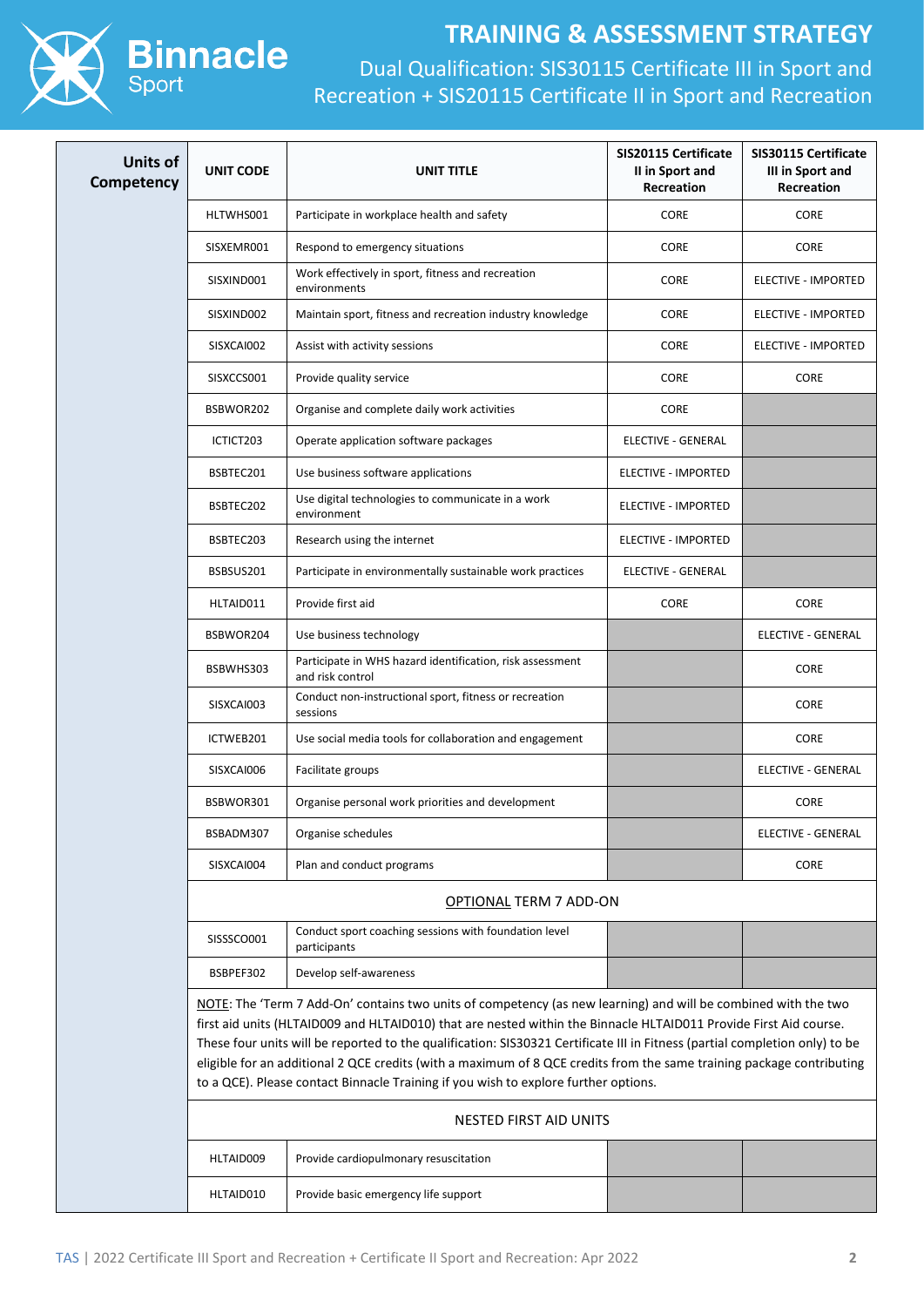Dual Qualification: SIS30115 Certificate III in Sport and Recreation + SIS20115 Certificate II in Sport and Recreation

| <b>Binnacle-School</b><br><b>Third-Party</b> | This Binnacle Training Program is delivered via a third-party arrangement with individual partner<br>schools.                                                                                                                                                                                                                                                                                                                                                                                                                                                                                                                 |   |    |   |                                                                                                   |  |  |  |
|----------------------------------------------|-------------------------------------------------------------------------------------------------------------------------------------------------------------------------------------------------------------------------------------------------------------------------------------------------------------------------------------------------------------------------------------------------------------------------------------------------------------------------------------------------------------------------------------------------------------------------------------------------------------------------------|---|----|---|---------------------------------------------------------------------------------------------------|--|--|--|
| Arrangement                                  | Binnacle Training (Lead RTO) - Responsibilities:                                                                                                                                                                                                                                                                                                                                                                                                                                                                                                                                                                              |   |    |   |                                                                                                   |  |  |  |
|                                              | ☑<br>Management System (Binnacle Lounge).                                                                                                                                                                                                                                                                                                                                                                                                                                                                                                                                                                                     |   |    |   | Provision of all requisite training and assessment resources, plus online learning - via Learning |  |  |  |
|                                              | Ongoing program support, including dedicated Program Manager and Administration Officer.<br>☑<br>$\boxtimes$ Outcomes of training and assessment.                                                                                                                                                                                                                                                                                                                                                                                                                                                                             |   |    |   |                                                                                                   |  |  |  |
|                                              | Skills Assure Supplier (SAS) specific: Upholding "The 50% Limit" regarding delivery of training<br>☑<br>and/or assessment services by a third party. "The 50% Limit" applies only to students accessing<br>their VETiS subsidy for the VETiS-funded qualification on Binnacle Training's SAS delivery<br>schedule (SIS20115 Certificate II in Sport and Recreation).                                                                                                                                                                                                                                                          |   |    |   |                                                                                                   |  |  |  |
|                                              | School (Third-Party) Responsibilities:                                                                                                                                                                                                                                                                                                                                                                                                                                                                                                                                                                                        |   |    |   |                                                                                                   |  |  |  |
|                                              | $\boxtimes$ Human Resources (Program Deliverer and at least one nominated back-up deliverer)                                                                                                                                                                                                                                                                                                                                                                                                                                                                                                                                  |   |    |   |                                                                                                   |  |  |  |
|                                              | $\boxtimes$ Physical Resources (equipment and facilities)                                                                                                                                                                                                                                                                                                                                                                                                                                                                                                                                                                     |   |    |   |                                                                                                   |  |  |  |
|                                              | Facilitation of training and assessment services, on behalf of Binnacle Training as the RTO.<br>☑                                                                                                                                                                                                                                                                                                                                                                                                                                                                                                                             |   |    |   |                                                                                                   |  |  |  |
|                                              | School and cohort-specific information, required by Binnacle Training (as per the Standards for RTOs<br>2015 - Clauses 1.1 to 1.4 and 2.2 - Implementing, monitoring and evaluating training and assessment<br>strategies and practices), is collected via the Binnacle Training Third-Party Agreement (Fillable) as<br>completed by the Third-Party (School) and approved by Binnacle Training.                                                                                                                                                                                                                              |   |    |   |                                                                                                   |  |  |  |
|                                              |                                                                                                                                                                                                                                                                                                                                                                                                                                                                                                                                                                                                                               |   |    |   |                                                                                                   |  |  |  |
| <b>Target Group</b>                          | This program is offered to senior high school students (commencing in Year 10 or Year 11) wanting to:<br>seek skills and an entry-level qualification for the sport, fitness and recreation industry; and                                                                                                                                                                                                                                                                                                                                                                                                                     |   |    |   |                                                                                                   |  |  |  |
|                                              | use the qualification as an articulation into:                                                                                                                                                                                                                                                                                                                                                                                                                                                                                                                                                                                |   |    |   |                                                                                                   |  |  |  |
|                                              | a higher certification (e.g. Certificate IV in / Diploma of Sport and Recreation);<br>$\qquad \qquad -$<br>a higher (sport-specific) accreditation; or                                                                                                                                                                                                                                                                                                                                                                                                                                                                        |   |    |   |                                                                                                   |  |  |  |
|                                              | University (e.g. Bachelor of Sport & Exercise Science).                                                                                                                                                                                                                                                                                                                                                                                                                                                                                                                                                                       |   |    |   |                                                                                                   |  |  |  |
|                                              | <b>QLD SCHOOLS</b>                                                                                                                                                                                                                                                                                                                                                                                                                                                                                                                                                                                                            |   |    |   |                                                                                                   |  |  |  |
|                                              | This Dual Qualification Program (Certificate III in Sport and Recreation + Certificate II in Sport and                                                                                                                                                                                                                                                                                                                                                                                                                                                                                                                        |   |    |   |                                                                                                   |  |  |  |
|                                              | Recreation) is packaged into a 6-Term format plus an optional 'Term 7 Add-On'. As per the summary<br>table below, the Dual Qualification derives 7 QCE credits $(4 + 3)$ .                                                                                                                                                                                                                                                                                                                                                                                                                                                    |   |    |   |                                                                                                   |  |  |  |
|                                              | 8 QCE credits can be derived if the 'Term 7 Add-On' is completed. The 'Term 7 Add-On' comprises 2<br>units of competency (new learning), which when combined with the nested first aid units (also new<br>learning), total 4 additional units of competency. These 4 units will be reported towards the separate<br>qualification: SIS30321 Certificate III in Fitness (partial completion only). For students who successfully<br>complete the Certificate III in Sport and Recreation (Terms 1-6) plus the 'Term 7 Add-On' as 'new<br>learning', this will derive the maximum 8 QCE credits from the same training package. |   |    |   |                                                                                                   |  |  |  |
|                                              | <b>Expected Total</b><br>Cert II<br>Cert III<br><b>QCE credits</b><br>2022 Binnacle Program<br><b>Sport</b><br>Sport<br><b>Comments</b><br>(assuming 90% or<br>(SIS20115)<br>(SIS30115)<br>greater new<br>learning)                                                                                                                                                                                                                                                                                                                                                                                                           |   |    |   |                                                                                                   |  |  |  |
|                                              | Dual Qual: Certificate III in<br>Sport and Recreation +<br>Certificate II in Sport and<br>Recreation (Terms 1-6)                                                                                                                                                                                                                                                                                                                                                                                                                                                                                                              | 4 | 3* | 7 | * 3 Credits obtained<br>from Cert III (50%<br>new learning)                                       |  |  |  |

**Binnacle**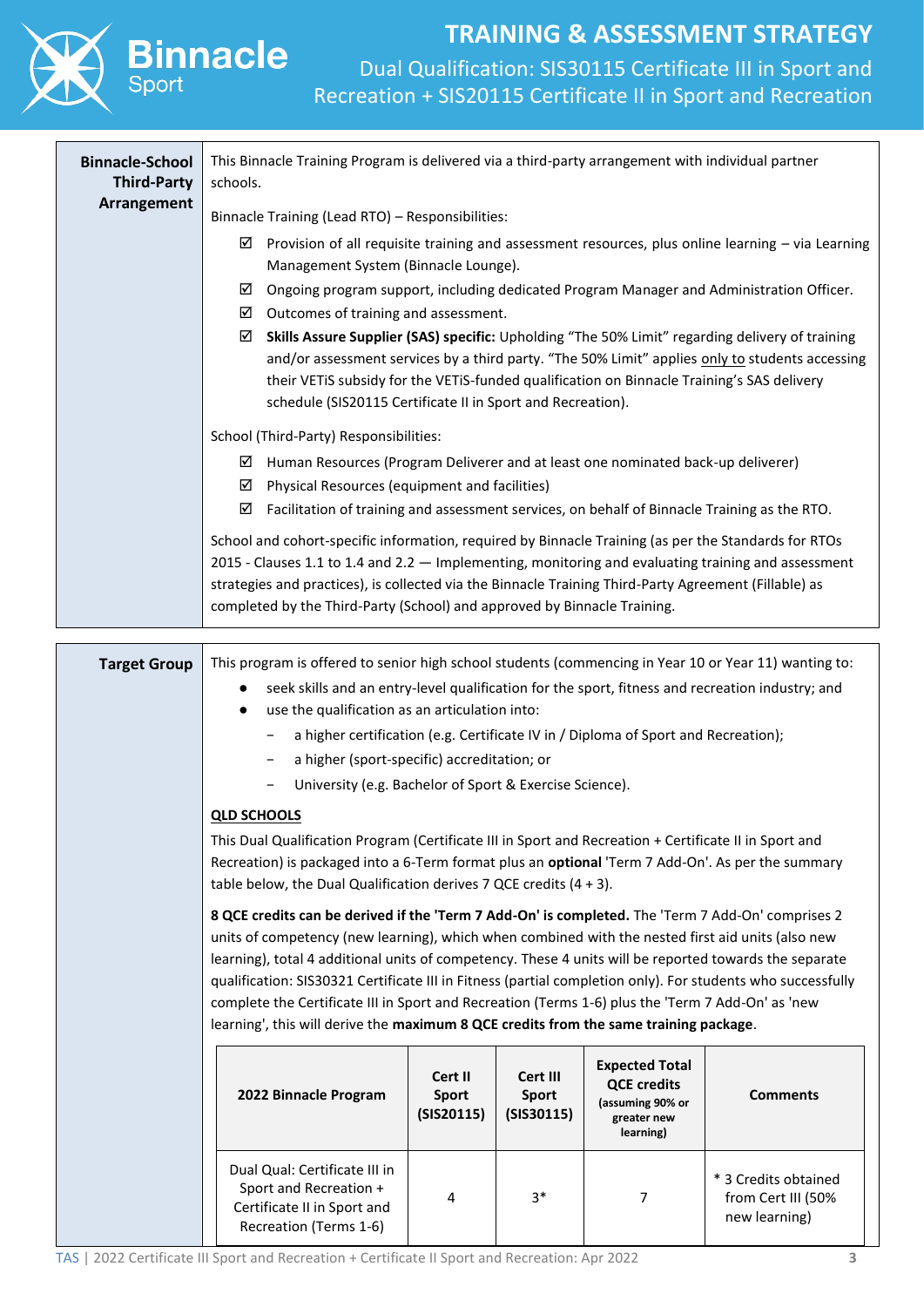

#### **Plus Term 7 Add-On.** These additional 4 units (see 'Units of Competency' and 'Course Structure') will be reported towards the separate qualification: SIS30321 Certificate III in Fitness (partial completion only).

| <b>Entry</b><br><b>Requirements</b> | There are no formal training package entry requirements for this qualification, however a Language,<br>Literacy & Numeracy (LLN) Screening process is undertaken at the time of initial enrolment to ensure<br>students have the capacity to effectively engage with the content. |
|-------------------------------------|-----------------------------------------------------------------------------------------------------------------------------------------------------------------------------------------------------------------------------------------------------------------------------------|
|                                     | Students require AQF level 3 written and spoken English and numeracy skills to be able to meet the<br>Foundation Skill requirements within the units of the Certificate III qualification.                                                                                        |
|                                     | The Certificate III in Sport and Recreation qualification is delivered as a 'Fee for Service' offering only as<br>per the Binnacle-School invoicing arrangement.                                                                                                                  |
|                                     | Students must have access to all physical resources (either individually or through resources supplied by<br>the school) as outlined in the section 'Physical Resource Requirements'.                                                                                             |

| <b>Skills Assure</b><br><b>Supplier (SAS)</b> | The Certificate II in Sport and Recreation (SIS20115) qualification is currently eligible for funding under<br>the Queensland Government's Vocational Education and Training in Schools (VETIS) initiative. Binnacle<br>Training is a Skills Assure Supplier (SAS) for the SIS20115 Certificate II in Sport and Recreation<br>qualification.                                                                                                                                                                                                   |
|-----------------------------------------------|------------------------------------------------------------------------------------------------------------------------------------------------------------------------------------------------------------------------------------------------------------------------------------------------------------------------------------------------------------------------------------------------------------------------------------------------------------------------------------------------------------------------------------------------|
|                                               | The Queensland Government's VET Investment Budget will provide funding for students to complete<br>one VETiS qualification on the Priority Skills List whilst attending secondary school (in Years 10, 11 and<br>$12$ ).                                                                                                                                                                                                                                                                                                                       |
|                                               | Binnacle Training also offers the Certificate II in Sport and Recreation (SIS20115) as a 'Fee for Service'<br>program for schools, as per the Binnacle-school invoicing arrangement. At the time of enrolment,<br>eligible students will choose whether or not they wish to access the VETiS subsidy specific to the VETiS-<br>funded qualification.                                                                                                                                                                                           |
|                                               | "The 50% Limit" on delivery of training and/or assessment services by a third party:                                                                                                                                                                                                                                                                                                                                                                                                                                                           |
|                                               | As outlined in the SAS Third Party Arrangements Directive, a SAS is only allowed to utilise the services of<br>a Third Party for the provision of Training and/or Assessment to no more than 50% of any individual<br>qualification listed on the Supplier's Delivery Schedule. "The 50% Limit" applies only to:                                                                                                                                                                                                                               |
|                                               | Students accessing their VETiS subsidy for the VETiS-funded qualification on Binnacle Training's SAS<br>$\bullet$<br>delivery schedule (SIS20115 Certificate II in Sport and Recreation) who enrol from 1 July 2021.<br>The delivery of training and/or assessment services by a third party under Binnacle Training's SAS<br>$\bullet$<br>Agreement i.e. does not apply to 'Fee-for-Service'.                                                                                                                                                 |
|                                               | Binnacle Training engages third parties (individual high schools) in the delivery of training and<br>assessment services specific to the VETiS-funded qualification: Certificate II in Sport and Recreation.<br>Binnacle Training will manage "The 50% limit" at a student level - whereby Binnacle Training will itself<br>deliver and assess half of the units of competency associated with the VETiS-funded qualification (i.e. no<br>delivery and assessment by the third party for half of the units) specific to VETiS-funded students. |
|                                               | Refer to the Section: Training and Assessment Staff (per unit of competency) which illustrates these<br>units of competency (6 in total) to be delivered by Binnacle Training staff (online delivery) specific to<br>VETIS funded students.                                                                                                                                                                                                                                                                                                    |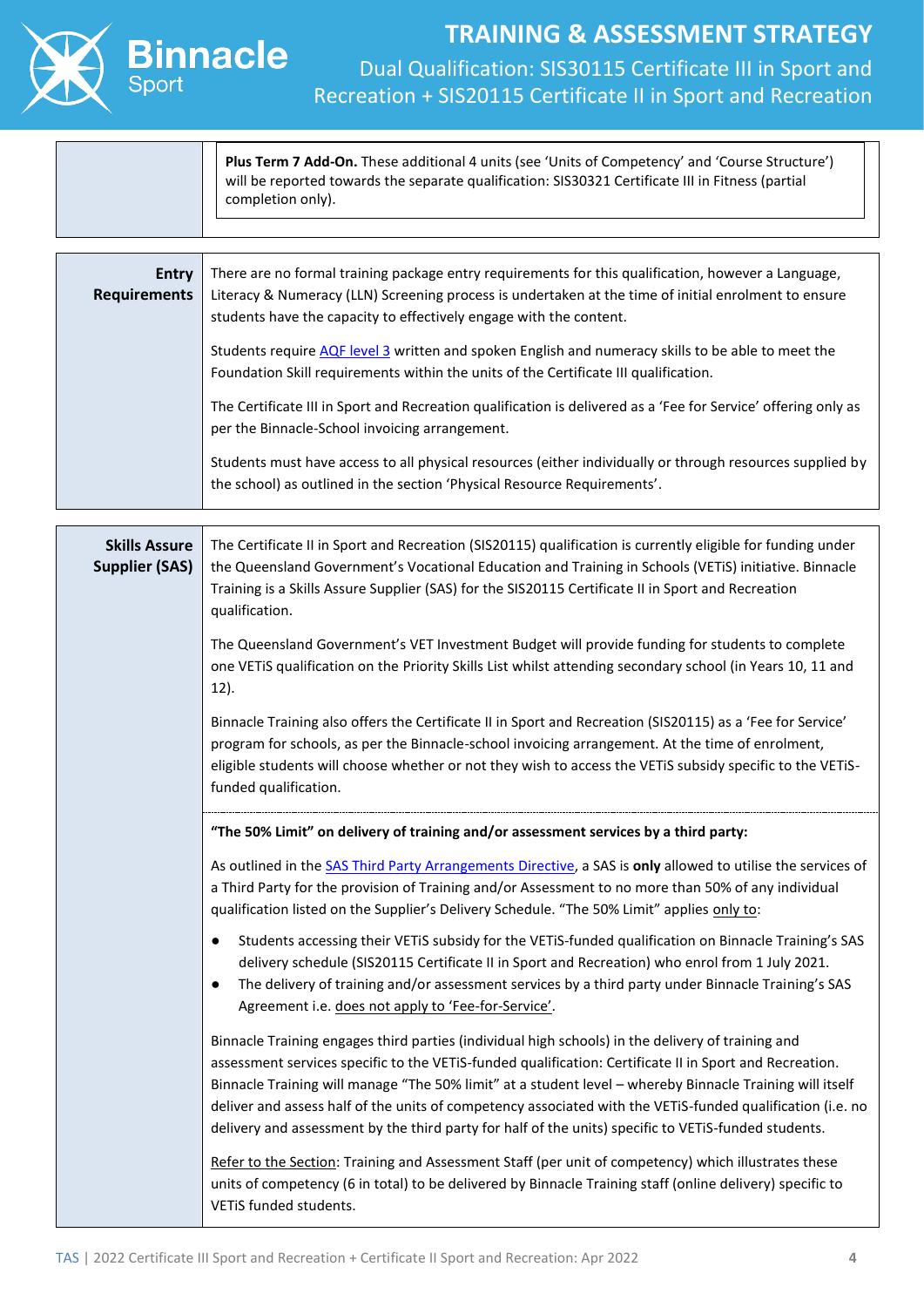

Dual Qualification: SIS30115 Certificate III in Sport and Recreation + SIS20115 Certificate II in Sport and Recreation

#### **Learning and DURATION**

**Assessment Arrangements**

The program content has been packaged into 6 terms [based on delivery across **one line on the timetable (minimum 3 lessons per week, i.e. 210 minutes per week) over 2 years**. All evidence requirements pertaining to the embedded Certificate II in Sport and Recreation are scheduled across Terms 1-4. Terms 5-6 evidence requirements are aligned only to the Certificate III in Sport and Recreation.

A blended-delivery model will be used whereby students will have access to:

- Trainer-led classroom delivery of content.
- Online modules that house learning content (within the Binnacle Lounge).
- Assessment activities to be completed online within the Binnacle Lounge.
- Assessment activities and projects to be completed in the classroom and/or student-led environment.
- Participation in an Industry Discovery at a Sport and Recreation-related workplace (recommended, however, not compulsory).

This program uses single unit and clustered assessment.

Assessment and training will be conducted at the school. Assessment methodologies will vary according to specific requirements of the Units of Competency. A range of methods will be used, including:

- Knowledge quizzes, short answer questions and other project/case study reports.
- Skills demonstrations, reports, documents, observations.
- Portfolios of evidence as completed by the student for major projects.
- Simulated assessment environment (Sport and Recreation-related industry) located at the school.

Under supervision, students will instruct a range of sport and recreation programs as well as completing practical experience to deliver a range of sport activities and exercise programs to members of the school community (e.g. primary and secondary students). Students will also work in sport and recreation environments at the school with authentic participants.

#### **'VOLUME OF LEARNING' AND 'AMOUNT OF TRAINING'**

#### **Volume of Learning (VoL)\* per the Australian Qualifications Framework volume of learning indicators:**

Certificate II =  $0.5 - 1$  year (600 – 1200 hours) Certificate III =  $1 - 2$  years (1200 – 2400 hours)

*\* VoL describes how long a learner who does not hold any of the competencies identified in the relevant units of competency or modules would take to develop all of the required skills and knowledge. Further, the VoL includes all teaching, learning and assessment activities that are required to be undertaken by the typical student to achieve the learning outcomes. These activities may include some or all of the following: guided learning (such as classes, lectures, tutorials, online study or self-paced study guides), individual study, research, learning activities in the workplace and assessment activities. (AQF, Volume of Learning).*

Amount of Training (AoT) for this program consists of classroom learning, self-study and practical workrelated experience.

**Classroom learning = 210 hours (1 study line over 6 Terms).**

There is also an element of self-study (formative activities scheduled for students to undertake outside of class time). These activities are used by students to enhance their understanding of the content and are undertaken prior to assessment for that particular module or topic of study. Across this 2-year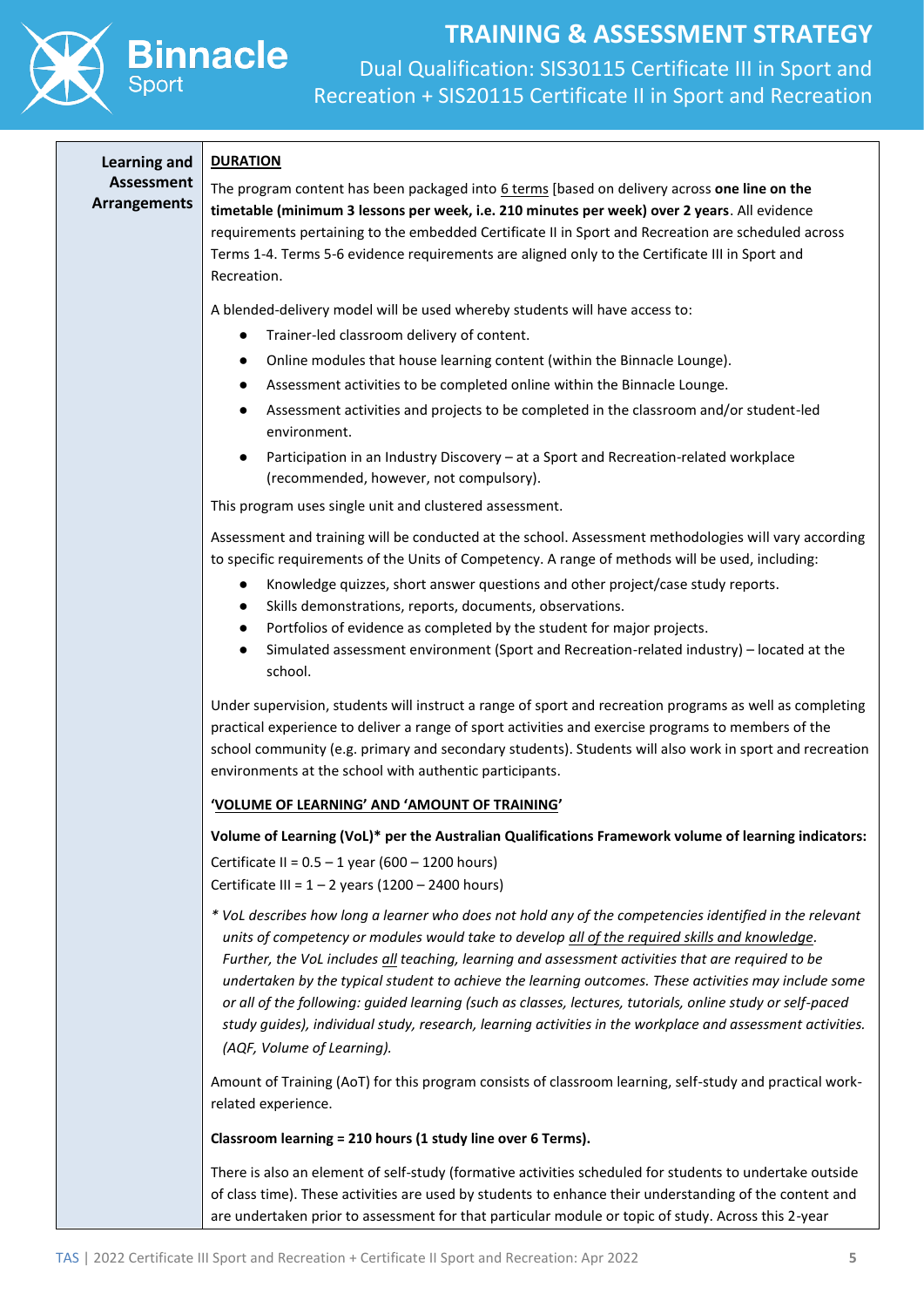

Dual Qualification: SIS30115 Certificate III in Sport and Recreation + SIS20115 Certificate II in Sport and Recreation

| program, Binnacle has devoted an additional 70 minutes per week (the equivalent of one additional<br>lesson per week) for these formative activities.                                                                                                                                                                             |
|-----------------------------------------------------------------------------------------------------------------------------------------------------------------------------------------------------------------------------------------------------------------------------------------------------------------------------------|
| Self-Study (Formative Activities) Hours = 82 hours (i.e. 1.17 hours x 70 weeks)                                                                                                                                                                                                                                                   |
| An additional 40 hours of practical work-related experience is undertaken by students across the<br>program. While some of these hours may be achieved during devoted class lessons, due to the nature of<br>sport, fitness and recreation programs some practical experience will be undertaken outside of these<br>class hours. |
| <b>Practical Work-related Experience = 40 hours</b>                                                                                                                                                                                                                                                                               |
| <b>TOTAL AMOUNT OF TRAINING (AoT) = 332 hours (210 + 82 + 40)</b>                                                                                                                                                                                                                                                                 |
| Binnacle rationalises the VoL hours gap (i.e. VoL 1800 hours LESS AoT 332 hours = 1433 hours) by:                                                                                                                                                                                                                                 |
| Students entering the subject with a large base of foundational skills and knowledge from prior<br>$\bullet$<br>and concurrent learning (e.g. Years 9-10 HPE and other sporting/fitness involvement, including<br>as an athlete/player).                                                                                          |
| There is a large amount of overlap (clustering) of units across the 7 terms.                                                                                                                                                                                                                                                      |
| There being an element of self-study that students may undertake to deepen their own<br>$\bullet$<br>understanding of the content.                                                                                                                                                                                                |

| Learning and<br>Assessment<br><b>Arrangements</b> | <b>ORGANISATION</b><br>The program will be delivered using class-based learning as well as a real sport and recreation<br>environments at the school which involves delivering a range of sport, fitness and recreation programs<br>to participants in the school community.<br>A range of teaching and learning strategies will be used to deliver the competencies including:<br><b>Practical tasks</b> |
|---------------------------------------------------|-----------------------------------------------------------------------------------------------------------------------------------------------------------------------------------------------------------------------------------------------------------------------------------------------------------------------------------------------------------------------------------------------------------|
|                                                   | Client interactions<br>Group work<br>$\bullet$<br>Programs within the school (generally a minimum of two different sport and recreation<br>$\bullet$<br>programs per term)<br>Practical experience within school sporting programs (e.g. athletics and swimming carnivals,<br>cross-country, inter-school sport).                                                                                         |
|                                                   | Evidence contributing towards each competency will be collected throughout the program. This<br>evidence will be used to make judgements of competency that are aligned with, and reflect, the<br>requirements of each unit of competency.                                                                                                                                                                |
| <b>Learning and</b>                               | <b>LANGUAGE, LITERACY AND NUMERACY ASSISTANCE</b>                                                                                                                                                                                                                                                                                                                                                         |
| Assessment<br><b>Arrangements</b>                 | Support is available to all students and can be organised - through the deliverer - on a case-by-case and<br>as needed basis throughout the program.                                                                                                                                                                                                                                                      |

'Reasonable adjustment' is offered for most assessment items. This is indicated in the information table at the top of each assessment and are allocated based on unit of competency requirements.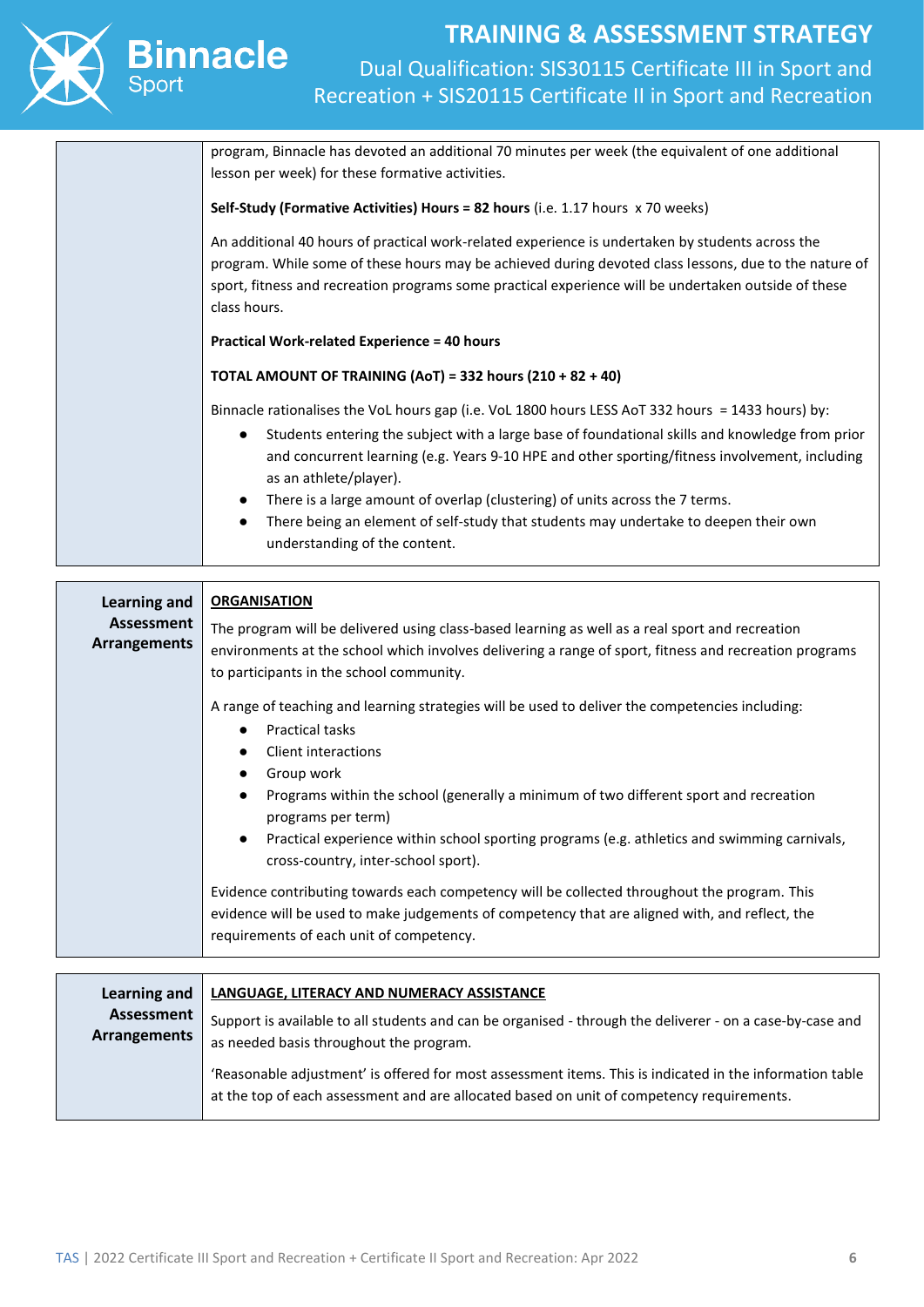

| <b>Learning and</b>                      | <b>OPPORTUNITY FOR RPL AND CREDIT TRANSFER</b>                                                                                                                                                                                                                                                                                                                                                                        |  |  |  |  |  |  |  |
|------------------------------------------|-----------------------------------------------------------------------------------------------------------------------------------------------------------------------------------------------------------------------------------------------------------------------------------------------------------------------------------------------------------------------------------------------------------------------|--|--|--|--|--|--|--|
| <b>Assessment</b><br><b>Arrangements</b> | Recognition of Prior Learning (RPL) is an assessment process that evaluates an individual's informal<br>learning to determine the extent to which that individual has achieved the required competency<br>outcomes.                                                                                                                                                                                                   |  |  |  |  |  |  |  |
|                                          | Credit Transfer is applying credit for a unit of competency that has previously been completed<br>(successfully) by a student. Credit Transfer is offered both at enrolment and throughout the training<br>program. A verified copy of the student's Qualification and/or Statement of Attainment listing the units<br>of competency that have previously been completed is required as evidence for Credit Transfer. |  |  |  |  |  |  |  |
|                                          | Both RPL and Credit Transfer are available to students. Due to students being of high school age, usually<br>with limited prior qualifications or work history, students typically undergo a train-to-assess pathway.<br>An RPL assessment pathway will require verifiable evidence of a student's prior learning (e.g. Statement<br>of Attainment for previously completed superseded units).                        |  |  |  |  |  |  |  |
| <b>Learning and</b><br><b>Assessment</b> | <b>COURSE STRUCTURE</b>                                                                                                                                                                                                                                                                                                                                                                                               |  |  |  |  |  |  |  |
| <b>Arrangements</b>                      | This program in available with a 'General' or 'Sport Specialty' Coaching and Officiating outcome.                                                                                                                                                                                                                                                                                                                     |  |  |  |  |  |  |  |
|                                          | 'Sport Specialty' outcomes involve students undertaking one or more sport-specific accreditations in<br>officiating and/or coaching (e.g. NRL Level 1 Referee and NRL Modified Games Coach).                                                                                                                                                                                                                          |  |  |  |  |  |  |  |
|                                          | In certain cases, schools must first be endorsed by the relevant National/State Sporting Organisation<br>prior to offering a sport-specific accreditation.                                                                                                                                                                                                                                                            |  |  |  |  |  |  |  |
|                                          | Topics:<br><b>Binnacle Lounge Induction</b><br>٠<br>The Sport, Fitness & Recreation (SFR) Industry<br>٠<br>Apply Knowledge of Coaching Practices<br><b>TERM 1</b><br>Programs:<br>Coaching Program (Teacher Facilitated)                                                                                                                                                                                              |  |  |  |  |  |  |  |
|                                          | Coaching Program (Student Delivery)<br>Self-Directed Learning: Community Coaching General Principles (Online Course)                                                                                                                                                                                                                                                                                                  |  |  |  |  |  |  |  |
|                                          | Topics:<br>Provide First Aid<br>The Sport, Fitness & Recreation (SFR) Industry<br><b>TERM 2</b><br>Programs:<br>Community Fitness Program: Community Fitness Program - Junior Secondary School Participants<br>Provide First Aid: Enrol and complete the Short Course: HLTAID011 Provide First Aid                                                                                                                    |  |  |  |  |  |  |  |
|                                          | <b>UNITS OF</b><br><b>COMPETENCY</b><br>HLTAID011 Provide First Aid<br><b>SCHEDULED FOR</b><br><b>FINALISATION</b>                                                                                                                                                                                                                                                                                                    |  |  |  |  |  |  |  |
|                                          | Topics:<br>Anatomy & Physiology<br>٠<br>Plan & Deliver Exercise Programs<br>٠<br><b>TERM3</b><br>Programs:<br>One-on-One Cardio Program: Personal Fitness Coach<br>٠<br>Group Conditioning Sessions for Adolescent Clients                                                                                                                                                                                            |  |  |  |  |  |  |  |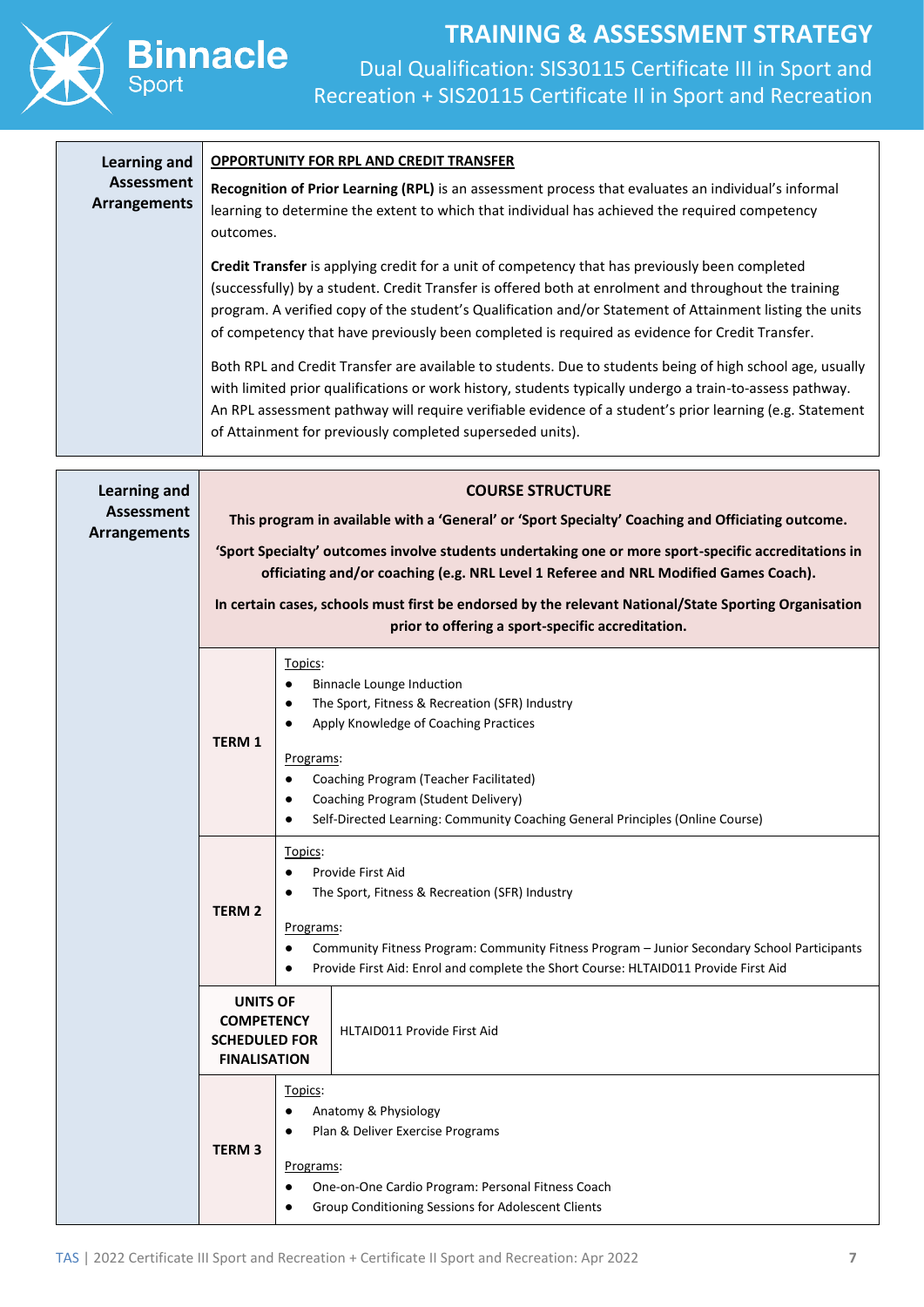

# **Binnacle**

# **TRAINING & ASSESSMENT STRATEGY**

|                                                          | ٠<br>$\bullet$<br><b>TERM 4</b>                                                     | Topics:<br>Introduction to Nutrition (Binnacle Online Delivery)<br>Digital Technologies in the Workplace (Binnacle Online Delivery)<br><u>Programs:</u><br><b>Group Nutrition Presentation</b><br>Strength & Conditioning Program for Peers<br>* The Certificate II in Sport and Recreation (SIS20115) entry qualification is scheduled to be finalised at<br>the end of Term 4. HLTAID003 is required to complete this qualification. Students are provided the<br>option to complete the Certificate II in Sport and Recreation only (exit point).                                                                                                                                                                                                                                                                           |
|----------------------------------------------------------|-------------------------------------------------------------------------------------|--------------------------------------------------------------------------------------------------------------------------------------------------------------------------------------------------------------------------------------------------------------------------------------------------------------------------------------------------------------------------------------------------------------------------------------------------------------------------------------------------------------------------------------------------------------------------------------------------------------------------------------------------------------------------------------------------------------------------------------------------------------------------------------------------------------------------------|
|                                                          | <b>UNITS OF</b><br><b>COMPETENCY</b><br><b>SCHEDULED FOR</b><br><b>FINALISATION</b> | Units scheduled for finalisation upon completion of Terms 1-3<br>HLTWHS001 Participate in workplace health and safety<br>SISXEMR001 Respond to emergency situations<br>SISXIND001 Work effectively in sport, fitness and recreation environments<br>SISXCAI002 Assist with activity sessions<br>SISXIND002 Maintain sport, fitness and recreation industry knowledge<br>SISXCCS001 Provide quality service<br><b>Units comprising Term 4 (Binnacle Online Delivery)</b><br>BSBWOR202 Organise and complete daily work activities<br>BSBTEC201 Use business software applications<br>BSBTEC202 Use digital technologies to communicate in a work environment<br>BSBTEC203 Research using the internet<br>ICTICT203 Operate application software packages<br>BSBSUS201 Participate in environmentally sustainable work practices |
| <b>Learning and</b><br>Assessment<br><b>Arrangements</b> | <b>TERM 5</b>                                                                       | Topics:<br>Knowledge of Officiating Practices<br>٠<br><b>Officiating SFR Sessions</b><br>Programs:<br>Group Sports Program (Teacher Facilitated): Assist with Officiating Sport Sessions<br>٠<br>Self-Directed Learning: Community Officiating General Principles (Online Course)<br>$\bullet$                                                                                                                                                                                                                                                                                                                                                                                                                                                                                                                                 |
|                                                          | TERM 6                                                                              | Topics:<br>Plan and Deliver a Sports Competition<br><b>Group Facilitation</b><br>$\bullet$<br><b>Organising Schedules</b><br>٠<br>Social Media Tools<br>Programs:<br>Program #1: Community SFR Program - Children<br>$\bullet$<br>Program #2: Round Robin Tournament: Officiate Modified Games<br>$\bullet$                                                                                                                                                                                                                                                                                                                                                                                                                                                                                                                    |
|                                                          | <b>UNITS OF</b><br><b>COMPETENCY</b><br><b>SCHEDULED FOR</b><br><b>FINALISATION</b> | BSBWOR204 Use business technology<br>SISXCAI003 Conduct non-instructional sport, fitness or recreation sessions<br>SISXCAI006 Facilitate groups<br>BSBWOR301 Organise personal work priorities and development<br>BSBADM307 Organise schedules<br>BSBWHS303 Participate in WHS hazard identification, risk assessment and risk control<br>ICTWEB201 Use social media tools for collaboration and engagement<br>SISXCAI004 Plan and conduct programs                                                                                                                                                                                                                                                                                                                                                                            |
|                                                          | <b>OPTIONAL</b><br><b>TERM7</b><br><b>ADD-ON</b>                                    | Topics:<br><b>Sport-Specific Coaching Sessions</b><br>$\bullet$<br>Personal Development<br>$\bullet$                                                                                                                                                                                                                                                                                                                                                                                                                                                                                                                                                                                                                                                                                                                           |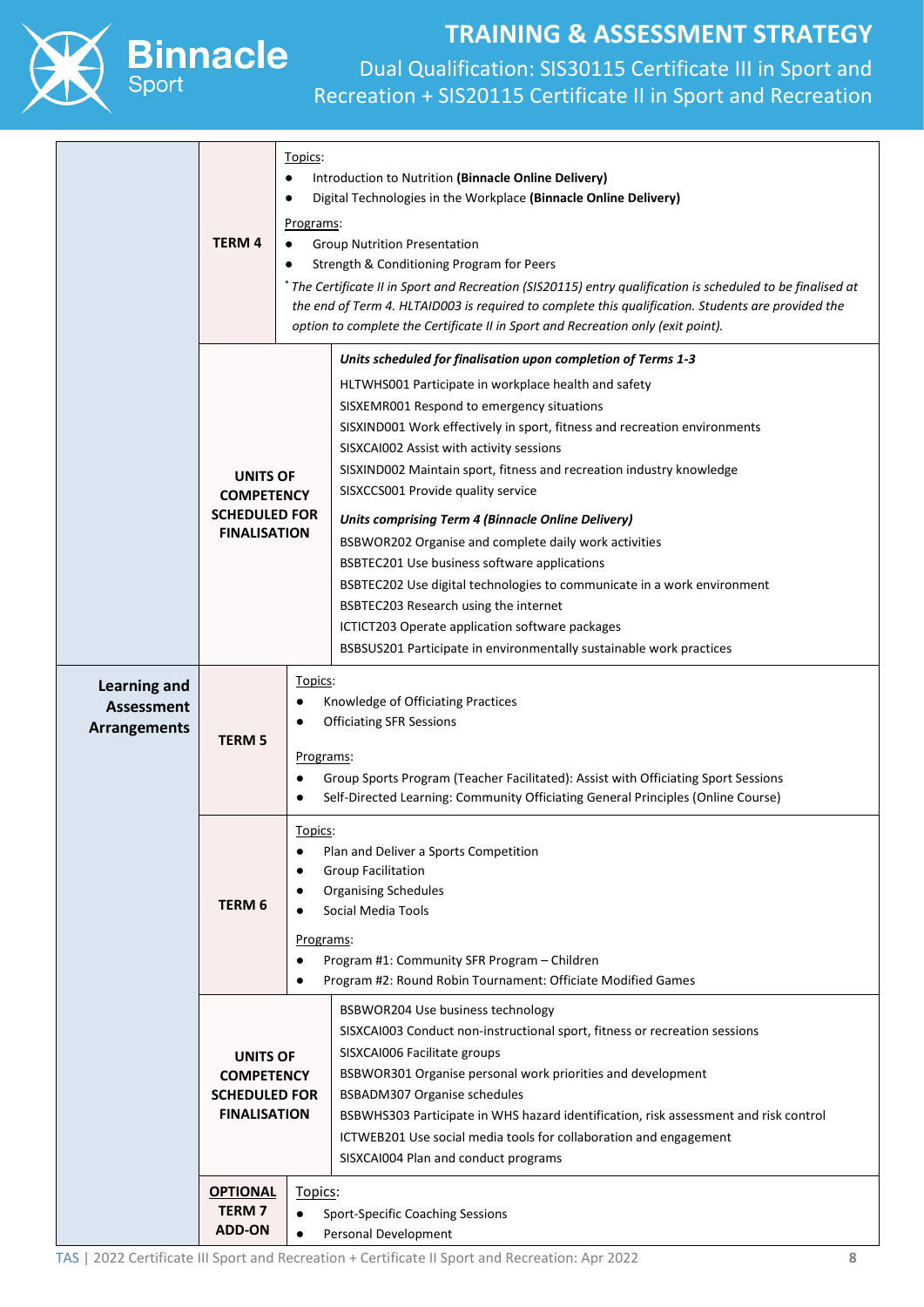

Dual Qualification: SIS30115 Certificate III in Sport and Recreation + SIS20115 Certificate II in Sport and Recreation

| Programs:                                                                           | Workplace Performance<br>Sport-Specific Coaching Program<br>Self-Awareness Action Plan                                                                                                                                                                                                                                                                                                                                                                                                                                                                                                                                                                                                                                                                                                                           |
|-------------------------------------------------------------------------------------|------------------------------------------------------------------------------------------------------------------------------------------------------------------------------------------------------------------------------------------------------------------------------------------------------------------------------------------------------------------------------------------------------------------------------------------------------------------------------------------------------------------------------------------------------------------------------------------------------------------------------------------------------------------------------------------------------------------------------------------------------------------------------------------------------------------|
| <b>UNITS OF</b><br><b>COMPETENCY</b><br><b>SCHEDULED FOR</b><br><b>FINALISATION</b> | SISSSCO001 Conduct sport coaching sessions with foundation level participants<br>BSBPEF302 Develop self-awareness<br>NOTE: The 'Term 7 Add-On' contains two units of competency (as new learning) and will be<br>combined with the two first aid units (HLTAID009 & HLTAID010) that are nested within the<br>Binnacle HLTAID011 Provide First Aid course. These four units will be reported to the<br>qualification: SIS30321 Certificate III in Fitness (partial completion only) to be eligible for an<br>additional 2 QCE credits (with a maximum of 8 QCE credits from the same training package<br>contributing to a QCE). Please contact Binnacle Training if you wish to explore further<br>options.<br>HLTAID009 Provide cardiopulmonary resuscitation<br>HLTAID010 Provide basic emergency life support |

**Learning and Assessment Arrangements**

#### **EVIDENCE GATHERING TECHNIQUES**

The following matrix identifies the type of evidence that **may be** collected to enable judgements to be made about student's success in units of competency. Evidence gathering techniques may be adjusted to best suit the unit of competency requirements.

Students may submit evidence to gain RPL for competencies.

|            | UNITS OF COMPETENCY                                            | A            | В            | C            | D            |
|------------|----------------------------------------------------------------|--------------|--------------|--------------|--------------|
| HLTAID011  | Provide First Aid                                              | $\checkmark$ | $\checkmark$ |              | $\sqrt{}$    |
| HLTWHS001  | Participate in workplace health and safety                     | $\sqrt{ }$   |              | $\sqrt{2}$   |              |
| SISXEMR001 | Respond to emergency situations                                | $\checkmark$ |              | $\checkmark$ |              |
| SISXIND001 | Work effectively in sport, fitness and recreation environments | $\checkmark$ |              | $\checkmark$ | $\sqrt{}$    |
| SISXIND002 | Maintain sport, fitness and recreation industry knowledge      | $\checkmark$ |              | $\checkmark$ |              |
| SISXCAI002 | Assist with activity sessions                                  | $\checkmark$ |              | $\sqrt{2}$   | $\checkmark$ |
| SISXCCS001 | Provide quality service                                        | $\checkmark$ | $\checkmark$ | $\checkmark$ | $\sqrt{}$    |
| BSBWOR202  | Organise and complete daily work activities                    | $\checkmark$ |              | √            |              |
| BSBTEC201  | Use business software applications                             | $\checkmark$ |              | √            | ✓            |
| BSBTEC202  | Use digital technologies to communicate in a work environment  | $\checkmark$ |              | √            |              |
| BSBTEC203  | Research using the internet                                    | √            |              | $\checkmark$ |              |
| ICTICT203  | Operate application software packages                          | $\checkmark$ |              | $\checkmark$ | ✓            |
| BSBSUS201  | Participate in environmentally sustainable work practices      | √            |              | √            | √            |
| BSBWOR204  | Use business technology                                        | $\checkmark$ |              | $\checkmark$ |              |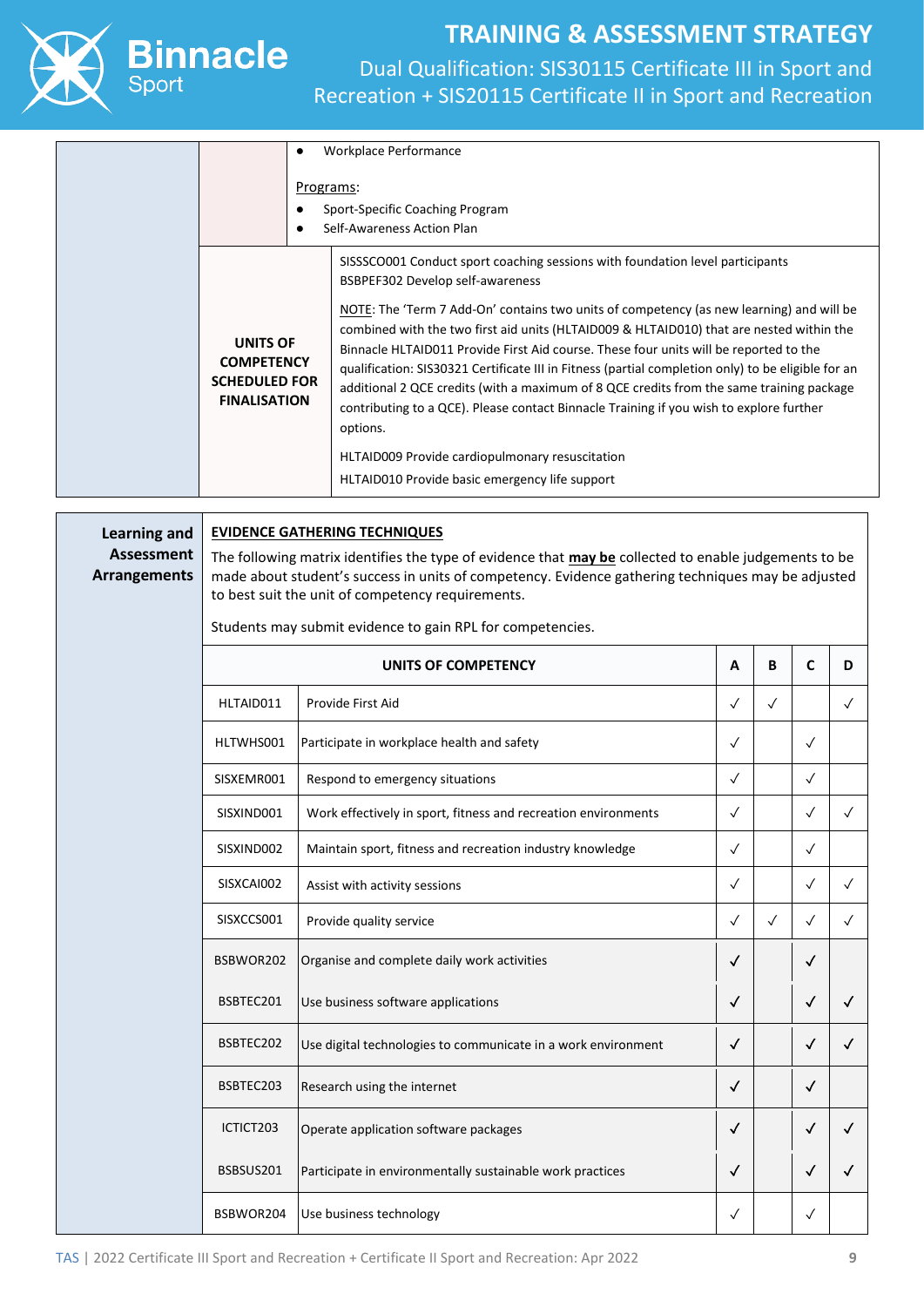

|  | BSBWHS303                               | Participate in WHS hazard identification, risk assessment and risk<br>control |                                                                    |                                                   |              |              | $\checkmark$ | $\checkmark$ |
|--|-----------------------------------------|-------------------------------------------------------------------------------|--------------------------------------------------------------------|---------------------------------------------------|--------------|--------------|--------------|--------------|
|  | SISXCAI003                              | Conduct non-instructional sport, fitness or recreation sessions               |                                                                    |                                                   |              |              |              | $\checkmark$ |
|  | ICTWEB201                               | Use social media tools for collaboration and engagement                       |                                                                    |                                                   |              | $\checkmark$ | $\checkmark$ |              |
|  | SISXCAI006                              | Facilitate groups                                                             |                                                                    |                                                   |              |              | $\checkmark$ | $\checkmark$ |
|  | BSBWOR301                               |                                                                               |                                                                    | Organise personal work priorities and development |              |              | $\checkmark$ | $\checkmark$ |
|  | BSBADM307                               | Organise schedules                                                            |                                                                    |                                                   | $\checkmark$ |              | $\checkmark$ | $\checkmark$ |
|  | SISXCAI004<br>Plan and conduct programs |                                                                               |                                                                    |                                                   |              |              | $\checkmark$ | $\checkmark$ |
|  |                                         |                                                                               |                                                                    |                                                   |              |              |              |              |
|  | SISSSCO001                              |                                                                               | Conduct sport coaching sessions with foundation level participants |                                                   |              |              |              | $\checkmark$ |
|  | BSBPEF302                               |                                                                               | Develop self-awareness                                             |                                                   |              |              |              | $\checkmark$ |
|  |                                         |                                                                               |                                                                    | <b>NESTED FIRST AID UNITS</b>                     |              |              |              |              |
|  | HLTAID009                               |                                                                               | Provide cardiopulmonary resuscitation                              |                                                   | $\checkmark$ |              | $\checkmark$ | $\checkmark$ |
|  | HLTAID010                               |                                                                               | Provide basic emergency life support                               |                                                   | $\checkmark$ |              | $\checkmark$ | $\checkmark$ |
|  |                                         |                                                                               |                                                                    | Quiz and short answer questions                   |              |              |              |              |
|  | <b>KEY</b>                              |                                                                               | B                                                                  | <b>Case studies and scenarios</b>                 |              |              |              |              |
|  |                                         |                                                                               | $\mathbf c$                                                        | <b>Project tasks</b>                              |              |              |              |              |
|  |                                         |                                                                               | D                                                                  | <b>Major programs and practicals</b>              |              |              |              |              |
|  |                                         |                                                                               |                                                                    |                                                   |              |              |              |              |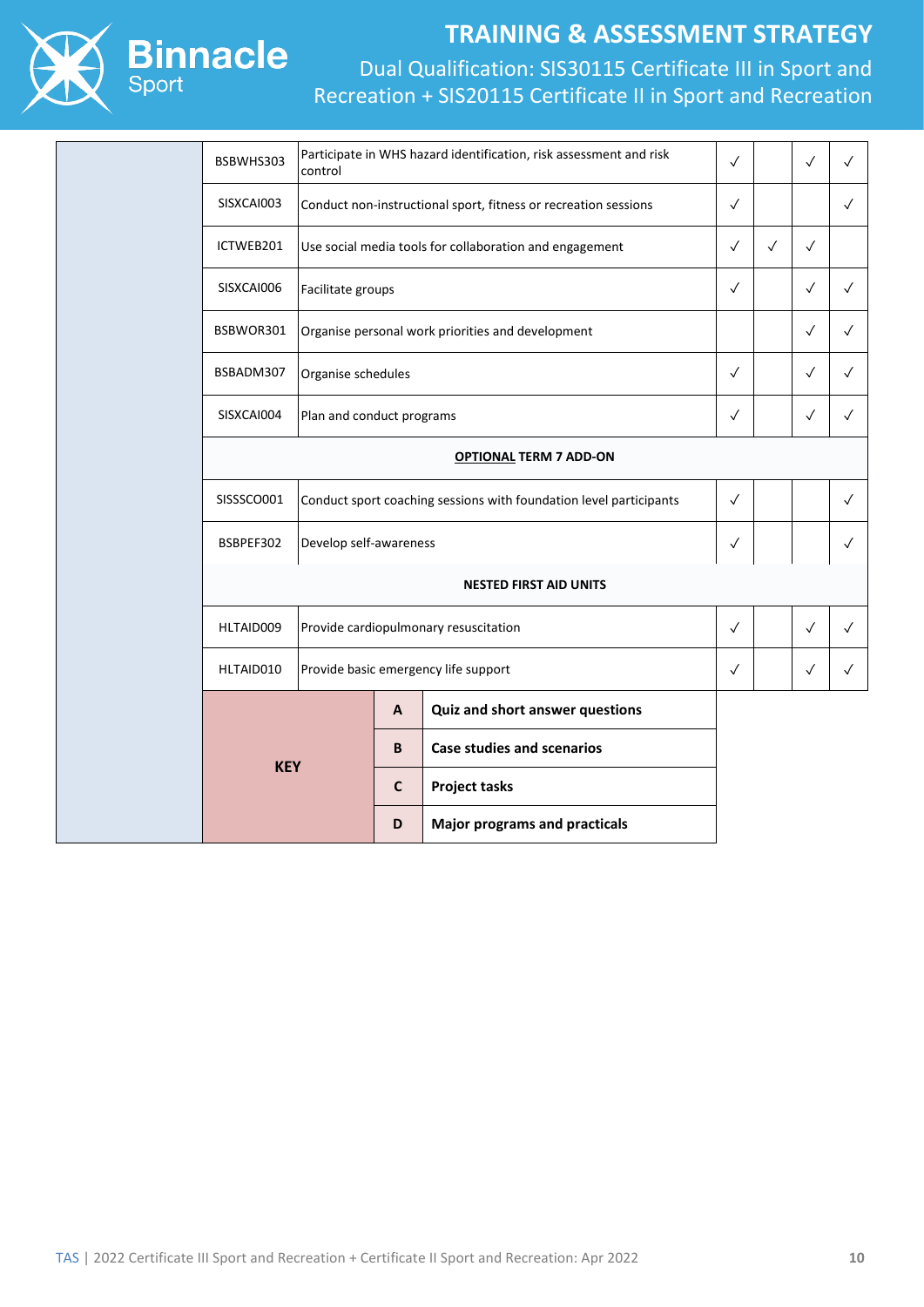

| <b>Training and</b>                                                    | <b>UNITS OF</b><br><b>COMPETENCY</b> | <b>TRAINING ARRANGEMENTS</b>                                                                                                                                                                                                                                                                                                                | <b>TRAINING &amp; ASSESSMENT PERSONNEL</b> |                                                                                                                               |                             |
|------------------------------------------------------------------------|--------------------------------------|---------------------------------------------------------------------------------------------------------------------------------------------------------------------------------------------------------------------------------------------------------------------------------------------------------------------------------------------|--------------------------------------------|-------------------------------------------------------------------------------------------------------------------------------|-----------------------------|
| <b>Assessment Staff</b><br>Indicate for each unit<br>of competency the |                                      |                                                                                                                                                                                                                                                                                                                                             | <b>Technical</b><br><b>Advisor</b>         | Qualified<br><b>Assessor</b>                                                                                                  | Qualified<br><b>Trainer</b> |
| staff involved in<br>delivery and identify                             | HLTWHS001                            | Sole trainer and assessor<br>(Teacher-led delivery) -<br>under the support of<br>Binnacle's Program                                                                                                                                                                                                                                         | <b>Binnacle PM</b>                         | Teacher                                                                                                                       | Teacher                     |
| if this is being                                                       | SISXEMR001                           |                                                                                                                                                                                                                                                                                                                                             | <b>Binnacle PM</b>                         | Teacher                                                                                                                       | Teacher                     |
| delivered by one<br>person, or in a team                               | SISXIND001                           |                                                                                                                                                                                                                                                                                                                                             | <b>Binnacle PM</b>                         | Teacher                                                                                                                       | Teacher                     |
| approach.                                                              | SISXCAI002                           |                                                                                                                                                                                                                                                                                                                                             | <b>Binnacle PM</b>                         | Teacher                                                                                                                       | Teacher                     |
|                                                                        | SISXIND002                           | Management (PM) Team.                                                                                                                                                                                                                                                                                                                       | <b>Binnacle PM</b>                         | Teacher                                                                                                                       | Teacher                     |
|                                                                        | SISXCCS001                           |                                                                                                                                                                                                                                                                                                                                             | <b>Binnacle PM</b>                         | Teacher                                                                                                                       | Teacher                     |
|                                                                        | BSBWOR202                            | Binnacle online delivery -                                                                                                                                                                                                                                                                                                                  | <b>Binnacle PM</b>                         | <b>Binnacle Assessor</b><br>(VETiS-funded<br>students)<br><b>Binnacle Trainer</b><br>Teacher<br>(Fee-for-Service<br>students) |                             |
|                                                                        | BSBTEC201                            | nominated Binnacle trainer<br>and assessor(s); with no                                                                                                                                                                                                                                                                                      |                                            |                                                                                                                               |                             |
|                                                                        | BSBTEC202                            | delivery and assessment by                                                                                                                                                                                                                                                                                                                  |                                            |                                                                                                                               |                             |
|                                                                        | BSBTEC203                            | <b>Third Party (Teacher) for</b><br>students accessing their                                                                                                                                                                                                                                                                                |                                            |                                                                                                                               |                             |
|                                                                        | ICTICT203                            | VETIS subsidy for the VETIS-<br>funded Certificate II in                                                                                                                                                                                                                                                                                    |                                            |                                                                                                                               |                             |
|                                                                        | BSBSUS201                            | <b>Sport and Recreation.</b>                                                                                                                                                                                                                                                                                                                |                                            |                                                                                                                               |                             |
|                                                                        | BSBWOR204                            |                                                                                                                                                                                                                                                                                                                                             | <b>Binnacle PM</b>                         | Teacher                                                                                                                       | Teacher                     |
|                                                                        | BSBWHS303                            |                                                                                                                                                                                                                                                                                                                                             | <b>Binnacle PM</b>                         | Teacher                                                                                                                       | Teacher                     |
|                                                                        | SISXCAI003                           |                                                                                                                                                                                                                                                                                                                                             | <b>Binnacle PM</b>                         | Teacher                                                                                                                       | Teacher                     |
|                                                                        | ICTWEB201                            | Sole trainer and assessor                                                                                                                                                                                                                                                                                                                   | <b>Binnacle PM</b>                         | Teacher                                                                                                                       | Teacher                     |
|                                                                        | SISXCAI006                           | (Teacher-led delivery) -<br>under the support of<br>Binnacle's Program                                                                                                                                                                                                                                                                      | <b>Binnacle PM</b>                         | Teacher                                                                                                                       | Teacher                     |
|                                                                        | BSBWOR301                            |                                                                                                                                                                                                                                                                                                                                             | <b>Binnacle PM</b>                         | Teacher                                                                                                                       | Teacher                     |
|                                                                        | BSBADM307                            | Management (PM) Team.                                                                                                                                                                                                                                                                                                                       | <b>Binnacle PM</b>                         | Teacher                                                                                                                       | Teacher                     |
|                                                                        | SISXCAI004                           |                                                                                                                                                                                                                                                                                                                                             | <b>Binnacle PM</b>                         | Teacher                                                                                                                       | Teacher                     |
|                                                                        | SISSSCO001<br>BSBPEF302              |                                                                                                                                                                                                                                                                                                                                             | <b>Binnacle PM</b>                         | Teacher                                                                                                                       | Teacher                     |
|                                                                        |                                      | <b>Binnacle PM</b>                                                                                                                                                                                                                                                                                                                          | Teacher                                    | Teacher                                                                                                                       |                             |
|                                                                        | HLTAID011<br>HLTAID010<br>HLTAID009  | Either delivered via the Binnacle Program with the Teacher as Trainer/<br>Assessor (additional physical and human resource requirements of school); or<br>delivered by an external provider as arranged by individual schools.<br>HLTAID011 delivered as 'Fee-for-service' only i.e. not under Binnacle Training's<br><b>SAS Agreement.</b> |                                            |                                                                                                                               |                             |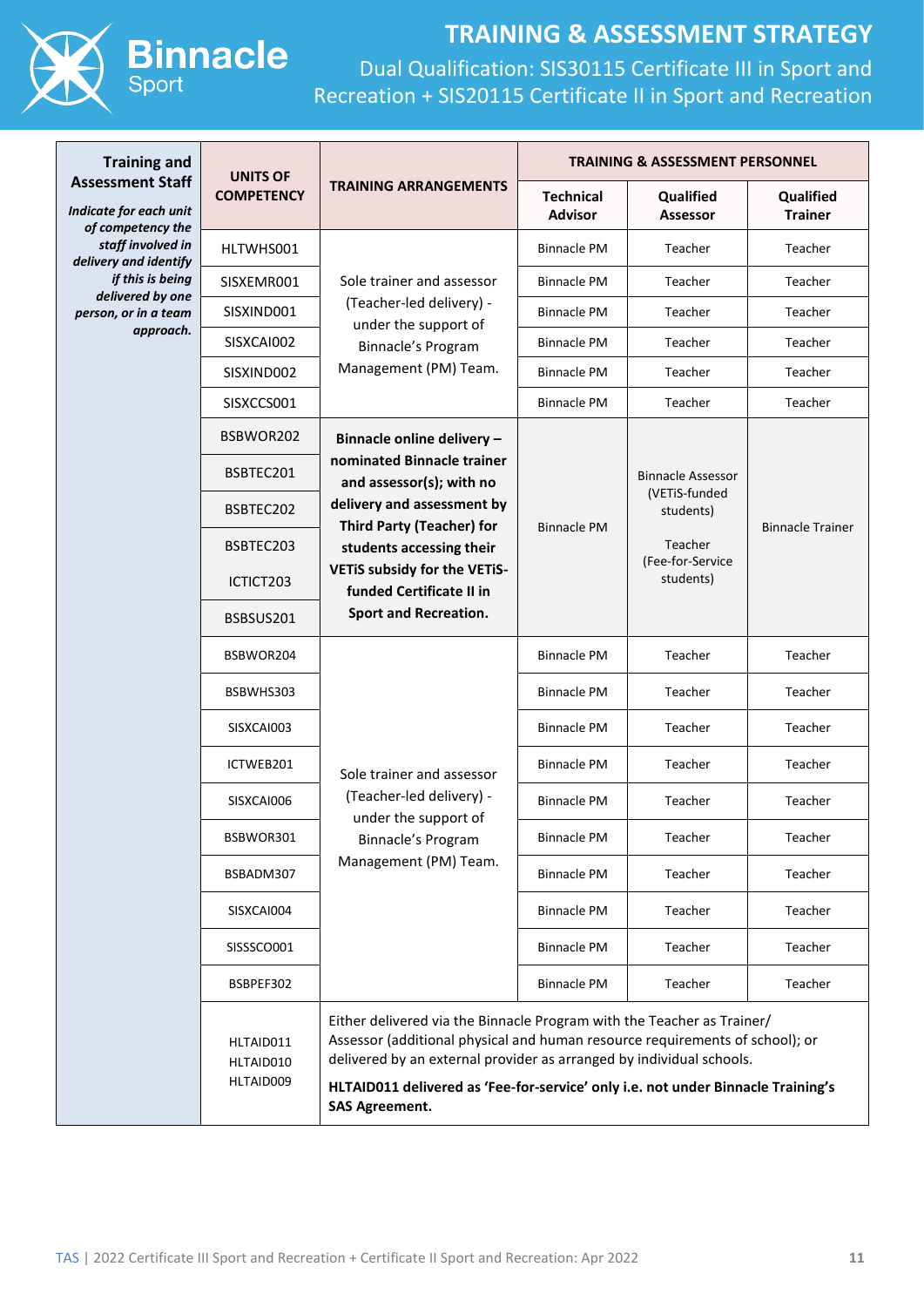



Dual Qualification: SIS30115 Certificate III in Sport and Recreation + SIS20115 Certificate II in Sport and Recreation

| Learning<br><b>Resources</b> | Students are provided with a full Course Content kit that is specific to each term of study which<br>includes: |  |  |
|------------------------------|----------------------------------------------------------------------------------------------------------------|--|--|
|                              | Unit Plan<br>$\bullet$                                                                                         |  |  |
|                              | Lectures<br>$\bullet$                                                                                          |  |  |
|                              | <b>Online Activities</b><br>$\bullet$                                                                          |  |  |
|                              | Exercise Bank<br>$\bullet$                                                                                     |  |  |
|                              | Videos                                                                                                         |  |  |
|                              | Work templates and other work-related documents (e.g. policy manuals)                                          |  |  |

| <b>Practical</b><br><b>Experience</b> | Students will undertake a minimum of 40 hours of practical experience (i.e. coaching and officiating)<br>across the program.                                                                                                                                                                                                                                                               |  |  |
|---------------------------------------|--------------------------------------------------------------------------------------------------------------------------------------------------------------------------------------------------------------------------------------------------------------------------------------------------------------------------------------------------------------------------------------------|--|--|
|                                       |                                                                                                                                                                                                                                                                                                                                                                                            |  |  |
| <b>Consultation with</b><br>Industry  | Key industry partners consulted in the development and ongoing refinement of this strategy are listed<br>below. Binnacle meets with each of the listed industry partners for regular advice, ongoing program<br>support and guidance. These industry engagement activities focus on Training and Assessment Strategy,<br>resources, and current industry skills of trainers and assessors. |  |  |
|                                       | <b>Industry Partners</b>                                                                                                                                                                                                                                                                                                                                                                   |  |  |
|                                       | Redcliffe Dolphins Rugby League Club                                                                                                                                                                                                                                                                                                                                                       |  |  |
|                                       | <b>Renegade Conditioning</b>                                                                                                                                                                                                                                                                                                                                                               |  |  |
|                                       | Ipswich Hornets Cricket Club                                                                                                                                                                                                                                                                                                                                                               |  |  |
|                                       | <b>Fit College</b>                                                                                                                                                                                                                                                                                                                                                                         |  |  |
|                                       | Andrew Rickertt - Job Skills Queensland                                                                                                                                                                                                                                                                                                                                                    |  |  |
|                                       | National Institute of First Aid Trainers (NIFAT)                                                                                                                                                                                                                                                                                                                                           |  |  |
|                                       | Consultation/engagement approaches include:                                                                                                                                                                                                                                                                                                                                                |  |  |
|                                       | Regular meetings (e.g. weekly consultation meetings)                                                                                                                                                                                                                                                                                                                                       |  |  |
|                                       | Teleconferences                                                                                                                                                                                                                                                                                                                                                                            |  |  |
|                                       | Program development/validation meetings                                                                                                                                                                                                                                                                                                                                                    |  |  |
|                                       | Program development projects                                                                                                                                                                                                                                                                                                                                                               |  |  |
|                                       |                                                                                                                                                                                                                                                                                                                                                                                            |  |  |
| Assessment                            | The processes used to validate assessment in this course are:                                                                                                                                                                                                                                                                                                                              |  |  |
| <b>Validation</b>                     | <b>Validation by Industry:</b><br>1.                                                                                                                                                                                                                                                                                                                                                       |  |  |
| <b>Process</b>                        |                                                                                                                                                                                                                                                                                                                                                                                            |  |  |
|                                       | An internal review conducted annually with an industry representative to check that the                                                                                                                                                                                                                                                                                                    |  |  |

standards expected of students are consistent with current industry practice.

- The internal review will examine the learning and assessment strategy and identify areas for improvement.
- The internal review will also evaluate all assessment instruments to ensure that they are appropriate for the units of competency and reflect the unit requirements (i.e. elements, performance criteria, performance evidence, knowledge evidence and assessment conditions).
- Validation for each unit of competency includes:
	- Pre-assessment validation (to confirm assessment process and instruments meet the requirements of the Principles of Assessment); **completed every 24 months (minimum)**; and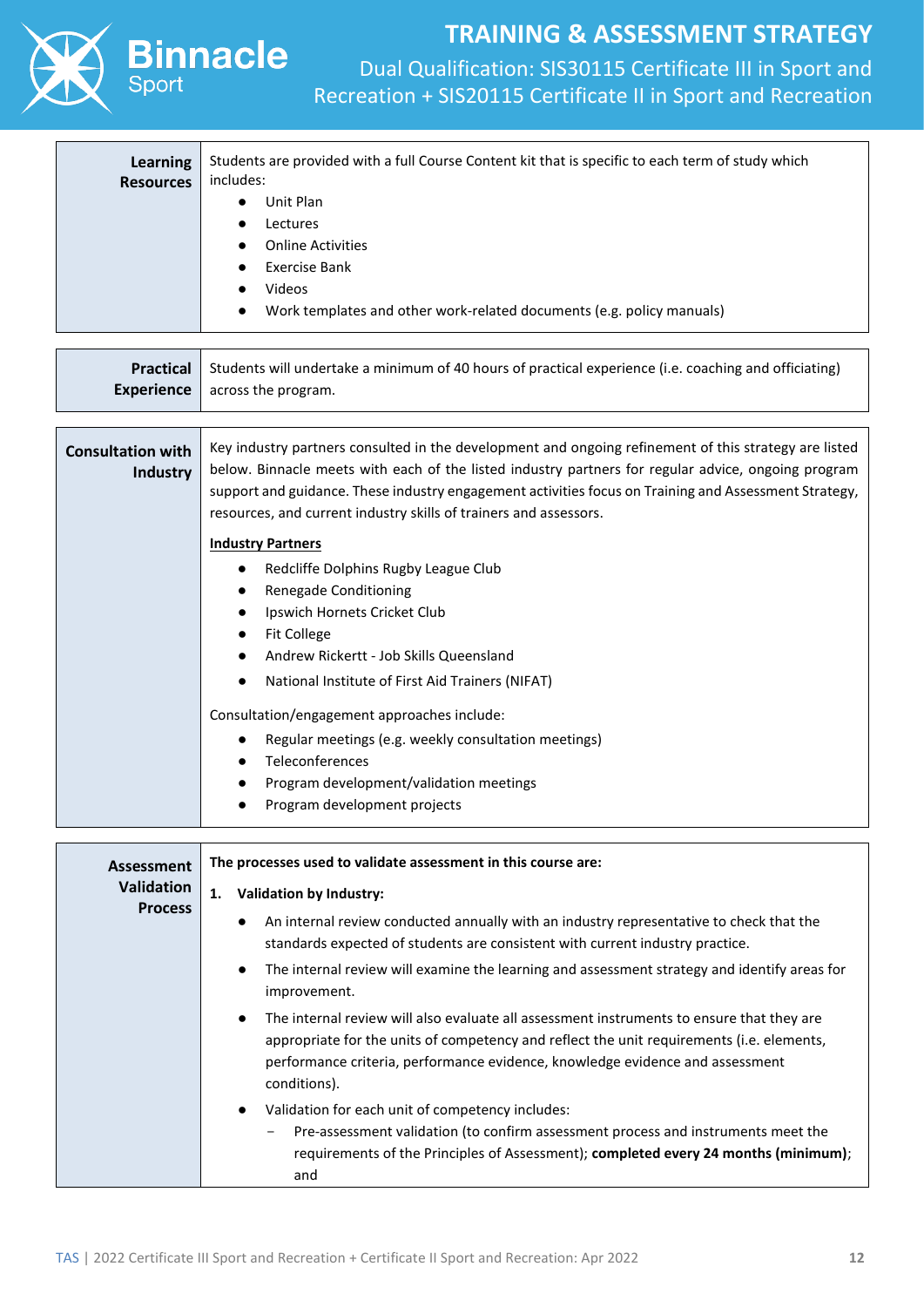

| <b>Physical Resource</b> | <b>List of School Resources (minimum):</b>                                                                                                                                          |  |  |
|--------------------------|-------------------------------------------------------------------------------------------------------------------------------------------------------------------------------------|--|--|
| <b>Requirements</b>      | Sport and Recreation facilities and equipment located at the school including:<br>1.                                                                                                |  |  |
|                          | A sport-specific training or competition environment<br>⊻                                                                                                                           |  |  |
|                          | ☑<br>Facilities where a sport-specific range of officiating and coaching activities can be conducted.                                                                               |  |  |
|                          | ☑<br>Equipment and resources appropriate for one or more specific sports.                                                                                                           |  |  |
|                          | Athletes and novice/beginner participants.<br>☑                                                                                                                                     |  |  |
|                          | ☑<br>Key health and safety equipment and/or aids.                                                                                                                                   |  |  |
|                          | School WHS and risk management policies and procedures.<br>⊻                                                                                                                        |  |  |
|                          | Equipment repair and maintenance resources (e.g. ball pumps, cleaning equipment).<br>⊻                                                                                              |  |  |
|                          | ☑<br>Maintenance storage facilities.                                                                                                                                                |  |  |
|                          | Personal computers and internet, office equipment and resources.<br>⊻                                                                                                               |  |  |
|                          | Social media tools and applications (e.g. blogs, wikis, social media sites).<br>⊻                                                                                                   |  |  |
|                          | $\boxtimes$ First aid kit                                                                                                                                                           |  |  |
|                          | ☑<br>Drinking water                                                                                                                                                                 |  |  |
|                          | $\boxtimes$ Sport-specific rules, regulations and policies                                                                                                                          |  |  |
|                          | $\boxtimes$ Sport-specific facilities, equipment and resources                                                                                                                      |  |  |
|                          | Organisational safety, emergency response and first aid procedures for the specific sport<br>⊻                                                                                      |  |  |
|                          | <b>Additional requirements:</b><br>2.                                                                                                                                               |  |  |
|                          | ☑<br>Access to a primary school (or junior secondary year levels) to run two sport/recreation<br>programs (must be organised and overseen by the Program Deliverer).                |  |  |
|                          | The venue/facility for this sport/recreation program must allow for a range of<br>$\qquad \qquad -$<br>activities and equipment to be included.                                     |  |  |
|                          | Sport Specialty Schools (NRL, Netball, Rugby Union, Other) must also have access to events,<br>☑<br>games or competitions where students will assist as officials (e.g. Gala Days). |  |  |
|                          | First Aid training equipment - minimum (*suggested) quantity (if First Aid competency<br>З.<br>delivered via Binnacle program)                                                      |  |  |
|                          | Adult CPR manikin (1 manikin per 4 students*)<br>⊻                                                                                                                                  |  |  |
|                          | Infant CPR manikin (1 manikin per 4 students*)<br>⊻                                                                                                                                 |  |  |
|                          | CPR face shield or 'clean face' (1 per student for each manikin)<br>☑                                                                                                               |  |  |
|                          | Alcohol wipes (1 x tub)<br>☑                                                                                                                                                        |  |  |
|                          | AED trainer (1 trainer per 4 students*)<br>☑                                                                                                                                        |  |  |
|                          | Gloves (1 x box of each size)<br>☑                                                                                                                                                  |  |  |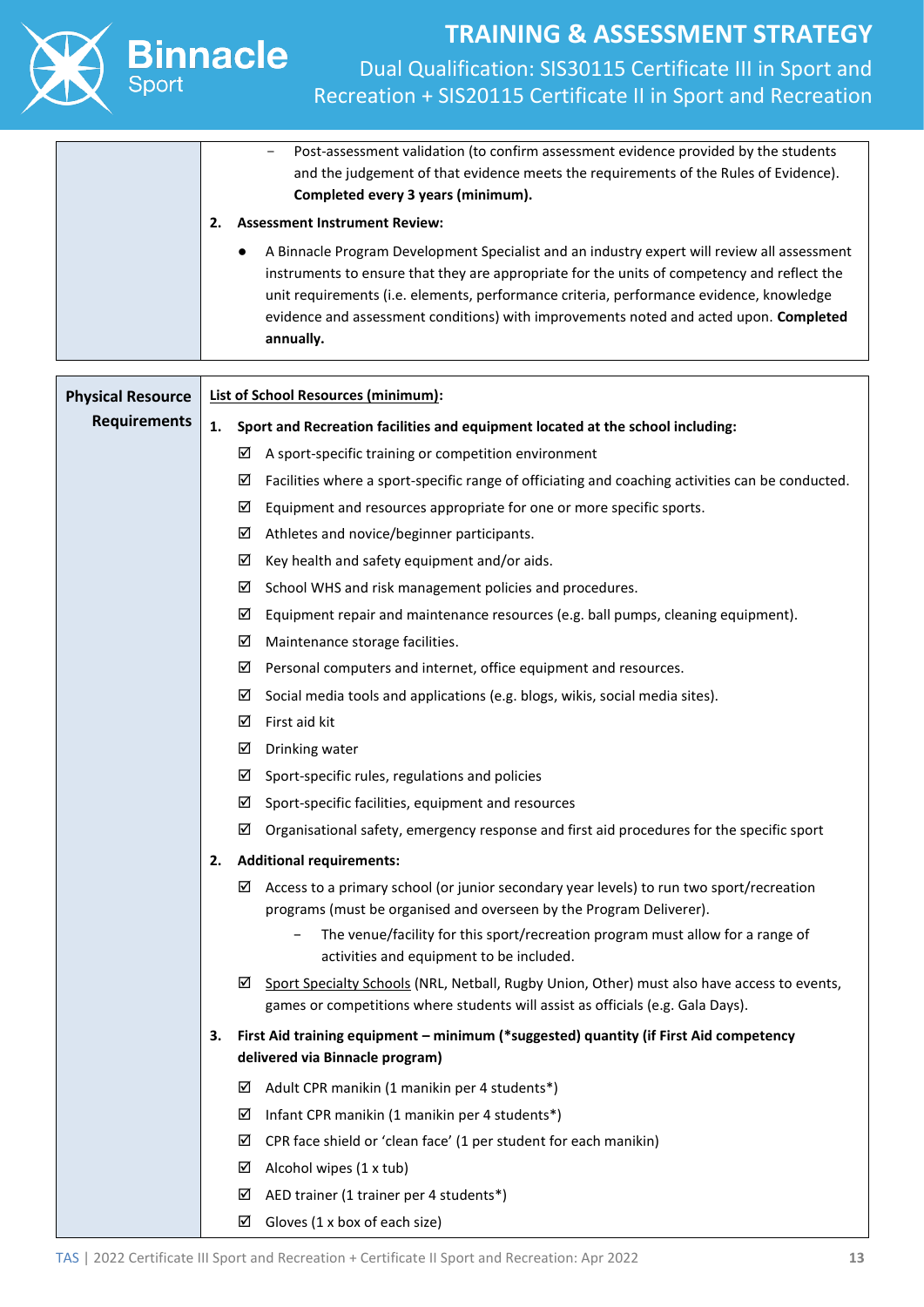

|                       | Epipen trainers (1 trainer per 4 students*)<br>☑                                                |  |
|-----------------------|-------------------------------------------------------------------------------------------------|--|
|                       | Asthma puffers (placebo) (1 trainer per 4 students*)<br>☑                                       |  |
|                       | Asthma spacers (1 trainer per 4 students*)<br>☑                                                 |  |
|                       | ☑<br>Asthma spacer mouthpieces (1 per student)                                                  |  |
|                       | Triangular bandages (1 new bandage per student*)<br>☑                                           |  |
|                       | Roller bandages (1 new bandage per student*)<br>☑                                               |  |
|                       | Spare, clean bandages/slings (assortment)<br>☑                                                  |  |
|                       | Workplace compliant first aid kit - stocked (1 per class*)<br>☑                                 |  |
|                       | ☑<br>Pillows and blankets (assortment)                                                          |  |
|                       | Simulated hazards (as per workplace)<br>☑                                                       |  |
| <b>Human Resource</b> | The Program Deliverer must be the primary facilitator of learning by:                           |  |
| <b>Requirements</b>   |                                                                                                 |  |
|                       | Being timetabled to the class for every lesson.<br>⊻                                            |  |
|                       | The Program Deliverer must:                                                                     |  |
|                       | Hold the Certificate IV in Training and Assessment (TAE40116, or TAE40110*) qualification.<br>⊻ |  |
|                       | * Where the teacher holds TAE40110, two new core units must also be held:                       |  |
|                       | TAEASS502 Design and develop assessment tools (or equivalent); and                              |  |
|                       | TAELLN411 Address adult language, literacy and numeracy (LLN) skills (or equivalent)            |  |
|                       | Hold an industry qualification:<br>⊻                                                            |  |
|                       | *Industry-related VET qualification (Cert III or higher) and/or Degree.                         |  |
|                       | Demonstrate vocational competence specific to all units of competency in this program<br>☑      |  |
|                       | ☑<br>Maintain a complete their Binnacle Profile, which includes:                                |  |
|                       | Recent Work History:<br>1.                                                                      |  |
|                       | Sport and recreation industry related history.                                                  |  |
|                       | Industry Currency:<br>2.                                                                        |  |
|                       | Minimum of one Sport and Recreation industry workplace visit per semester.                      |  |
|                       | Minimum of one Sport and Recreation professional development per semester.<br>٠                 |  |
|                       | 3.<br><b>VET Currency:</b>                                                                      |  |
|                       | A minimum of one VET-specific professional development per semester.                            |  |
|                       | School (Third Party) must resource a nominated back-up deliverer, who meets the following       |  |
|                       | requirements prior to commencing as a Binnacle Program Deliverer:                               |  |
|                       | A current Certificate IV in Training and Assessment<br>☑                                        |  |
|                       | An industry-related VET qualification (Cert III or higher) and/or Degree.<br>⊻                  |  |
|                       | Demonstrate vocational competence specific to all units of competency in the program<br>☑       |  |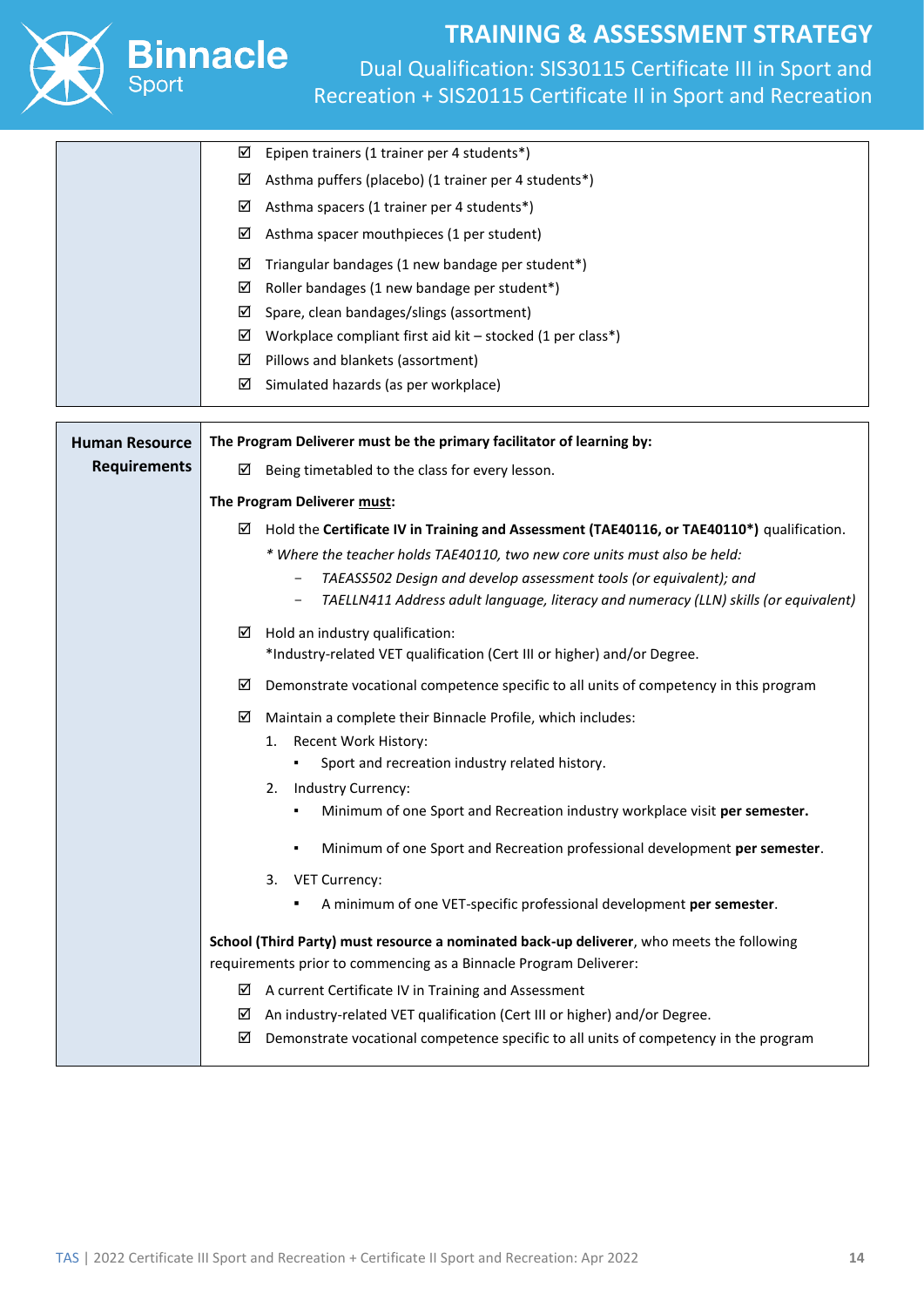Dual Qualification: SIS30115 Certificate III in Sport and Recreation + SIS20115 Certificate II in Sport and Recreation

| <b>Human Resource</b> | If the First Aid competency is delivered via the Binnacle Program:                                                                          |  |  |
|-----------------------|---------------------------------------------------------------------------------------------------------------------------------------------|--|--|
| <b>Requirements</b>   | Each First Aid Program Deliverer must:                                                                                                      |  |  |
|                       | Hold a current Certificate IV in Training and Assessment (per above)<br>☑                                                                   |  |  |
|                       | ☑<br>Hold a current Provide First Aid Certificate (within 3 years)                                                                          |  |  |
|                       | ☑<br>Hold a current CPR Certificate (within 12 months)                                                                                      |  |  |
|                       | ☑<br>Complete a 'Statement of Service – First Aid Officer' verified by their Head of Department or                                          |  |  |
|                       | line manager.                                                                                                                               |  |  |
|                       | Each Program Deliverer must maintain currency in Industry and VET by:                                                                       |  |  |
|                       | ☑<br>Completing the Binnacle Profile, which includes:                                                                                       |  |  |
|                       | Recent Work History<br>1.                                                                                                                   |  |  |
|                       | Industry related history, specific to First Aid (e.g. ongoing participation as a First Aid<br>٠<br>Officer for sport teams and excursions). |  |  |
|                       | <b>Industry Currency</b><br>2.                                                                                                              |  |  |
|                       | A minimum of one First Aid-specific professional development per year.<br>٠                                                                 |  |  |
|                       | Binnacle Training will source professional development opportunities to satisfy this<br>requirement.                                        |  |  |
|                       | <b>VET Currency</b><br>3.                                                                                                                   |  |  |
|                       | A minimum of one VET-specific professional development per semester.<br>٠                                                                   |  |  |
|                       | Participation in Binnacle Training's scheduled live events (Workshops in Term 1/2,<br>plus ViSC in Term 4) will satisfy this requirement.   |  |  |
|                       |                                                                                                                                             |  |  |

**Binnacle** 

| <b>Pathways</b> | The Certificate III in Sport and Recreation will be used predominantly by students seeking to enter the<br>sport, fitness and recreation industry (as a sports official [e.g. referee], coach, athlete, volunteer or<br>activity assistant) and/or as an alternative entry into University.                                                                                                                             |
|-----------------|-------------------------------------------------------------------------------------------------------------------------------------------------------------------------------------------------------------------------------------------------------------------------------------------------------------------------------------------------------------------------------------------------------------------------|
|                 | <b>QLD SCHOOLS:</b> Graduates may be able to use their Certificate III in Sport and Recreation to improve<br>their chances of gaining tertiary entrance. Students eligible for an Australian Tertiary Admission Rank<br>(ATAR) may be able to use their completed Certificate III to contribute towards their ATAR. For further<br>information please visit https://www.qcaa.qld.edu.au/parents-carers/senior-secondary |
|                 | Students may also choose to continue their study by completing higher-level qualification (e.g.<br>Certificate IV in / Diploma of Sport and Recreation) through another Registered Training Organisation.                                                                                                                                                                                                               |

| <b>Foundation Skills</b> | Foundation Skills are the combination of communication skills and generic, non-technical skills and<br>capabilities considered essential to meet the complexities of life in a modern society. 'Communication'<br>skills included in Foundation Skills are English language, literacy and numeracy (LLN). |
|--------------------------|-----------------------------------------------------------------------------------------------------------------------------------------------------------------------------------------------------------------------------------------------------------------------------------------------------------|
|                          | All units of competency within new streamlined Training Packages have Foundation Skills either<br>embedded in the unit performance requirements or listed explicitly.                                                                                                                                     |
|                          | Each unit of competency selected to comprise this program has Foundation Skills that are relevant to<br>the context of the learning outcomes and are applicable to work and life situations.                                                                                                              |

**Student Feedback** Student feedback is collected and analysed. Feedback from students in relation to assessment processes, methods and instruments will be collated, analysed and improvements made in the light of student suggestions. Formal surveys/questionnaires as well as informal processes at the end of each unit of work will be used to gather data. Throughout the course, data is collected in relation to Quality